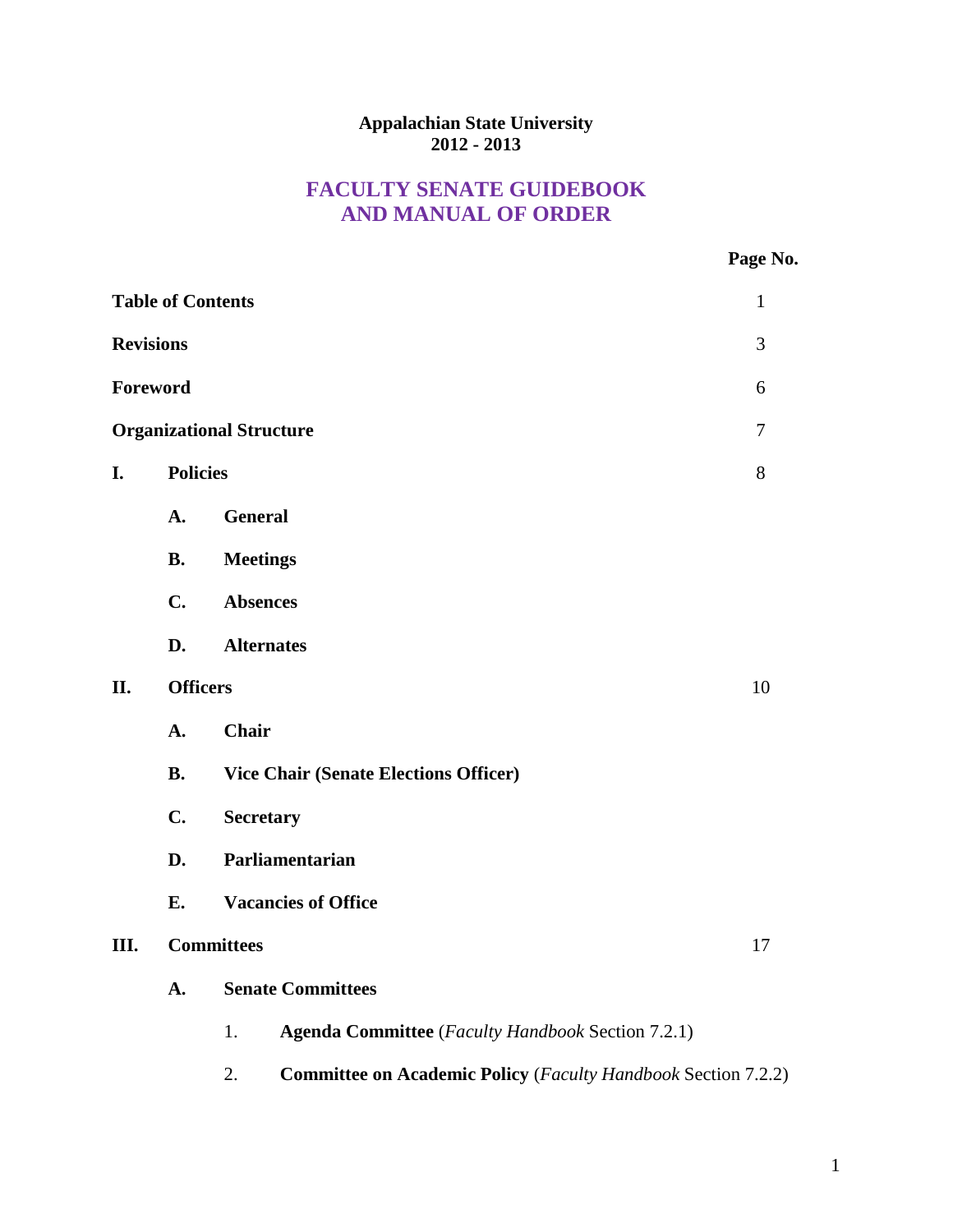|                                                                                      |                                   | 4.  | <b>Campus Planning Committee</b> ( <i>Faculty Handbook</i> Section 7.2.4)               |    |  |
|--------------------------------------------------------------------------------------|-----------------------------------|-----|-----------------------------------------------------------------------------------------|----|--|
|                                                                                      |                                   | 5.  | <b>Committee on Committees</b> (Faculty Handbook Section 7.2.6)                         |    |  |
|                                                                                      |                                   | 6.  | <b>Chancellors Advisory Committee</b> (Faculty Handbook Section 7.2.5)                  |    |  |
|                                                                                      |                                   | 7.  | <b>Faculty Welfare and Morale Committee</b> ( <i>Faculty Handbook</i> Section<br>7.2.7) |    |  |
| 8.<br><b>Welfare of Students Committee</b> ( <i>Faculty Handbook Section 7.2.8</i> ) |                                   |     |                                                                                         |    |  |
|                                                                                      |                                   | 9.  | <b>Faculty Handbook Committee</b> ( <i>Faculty Handbook Section 7.2.9</i> )             |    |  |
|                                                                                      |                                   | 10. | <b>Ad-hoc Committees</b> (Faculty Handbook Section 7.2.10)                              |    |  |
|                                                                                      | <b>B.</b>                         |     | <b>Faculty Committees</b>                                                               |    |  |
| IV.                                                                                  |                                   |     | <b>Elections Procedures</b>                                                             | 22 |  |
| V.                                                                                   | <b>Faculty Assembly Delegates</b> | 24  |                                                                                         |    |  |
|                                                                                      | A.                                |     | <b>Role of Faculty Assembly Delegates</b>                                               |    |  |

3. **Budget Committee** (*Faculty Handbook* Section 7.2.3)

**B. Replacement of Faculty Assembly Delegates**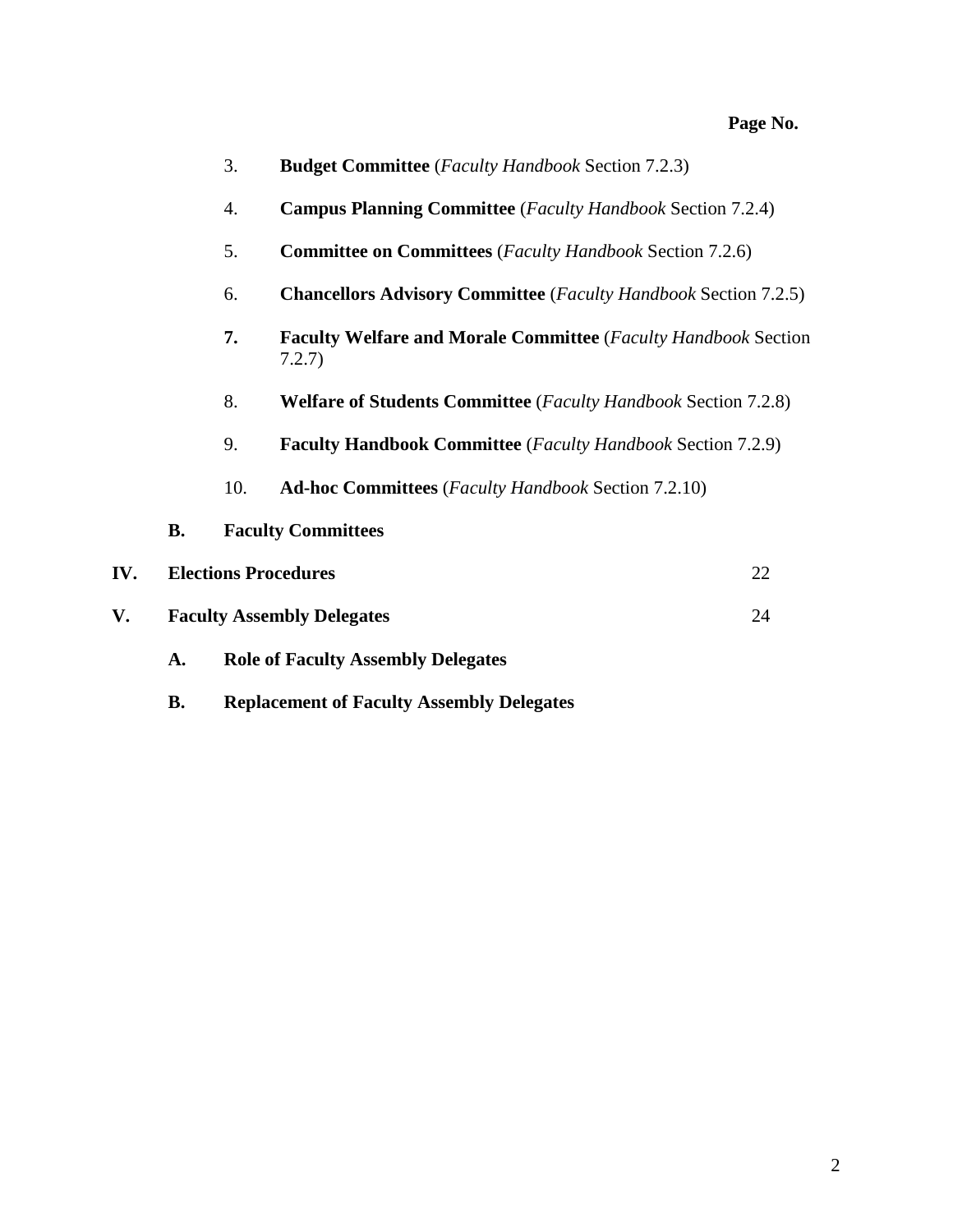### **Revision September 2011**

Section II, Item D, Parliamentarian, was revised as a result of the Faculty Senate approving Motion FS11-12/09-01 which stated "The parliamentarian should enjoy all the privileges of any other Senator including making motions, speaking, and voting in any form".

# **Revisions of 2010**

Twelve years have passed since the last revision of the Faculty Senate Handbook. The revision of 2010 is due in large part to the restructuring of Faculty Senate and the subsequent amendments to the Faculty Constitution that occurred in 2007-2008. Prior to this revision, the Senate was composed of representation due to membership in a College or the Library. Representation is now by department or unit such as the School of Music, Library, and University College. At large seats have been retained, albeit at a smaller number.

We reevaluated the continually changing roles of the Executive Committee, the Faculty Senate, and the schedule of meetings currently being held and those changes are reflected within.

Martha Marking, Chair of Ad-hoc Committee, Chair Michael Ramey, Chair Eric Marland, Vice-Chair Jeff Butts, Parliamentarian Chip Arnold, Senator January, 2010

### **Revisions of 1998**

Six years have passed since the last revision of the Faculty Senate Handbook, and many significant changes in both procedure and definition have occurred in that interval. We offer these revisions to accommodate those changes, and to guide Senate protocol for the next several years. As stated in the first revisions of 1981, reexamination on about a five-six year interval would be prudent, and we anticipate that substantial changes will be made in the next millennium.

The ad hoc committee responsible for these latest revisions felt that a change in the name of this document was necessary to help distinguish it from the *Faculty Handbook*. As such, we have changed the name to the Faculty Senate Guidebook. In addition, we have revised the time line of activities for the Chair and Vice-Chair, incorporated advances in computer technology and use such as the Internet and email, edited some of the wording to reflect changes in intent and to correct errors, and attempted to bring the election process back to the faculty by restoring the right of the Senate to designate election chairs within each university unit.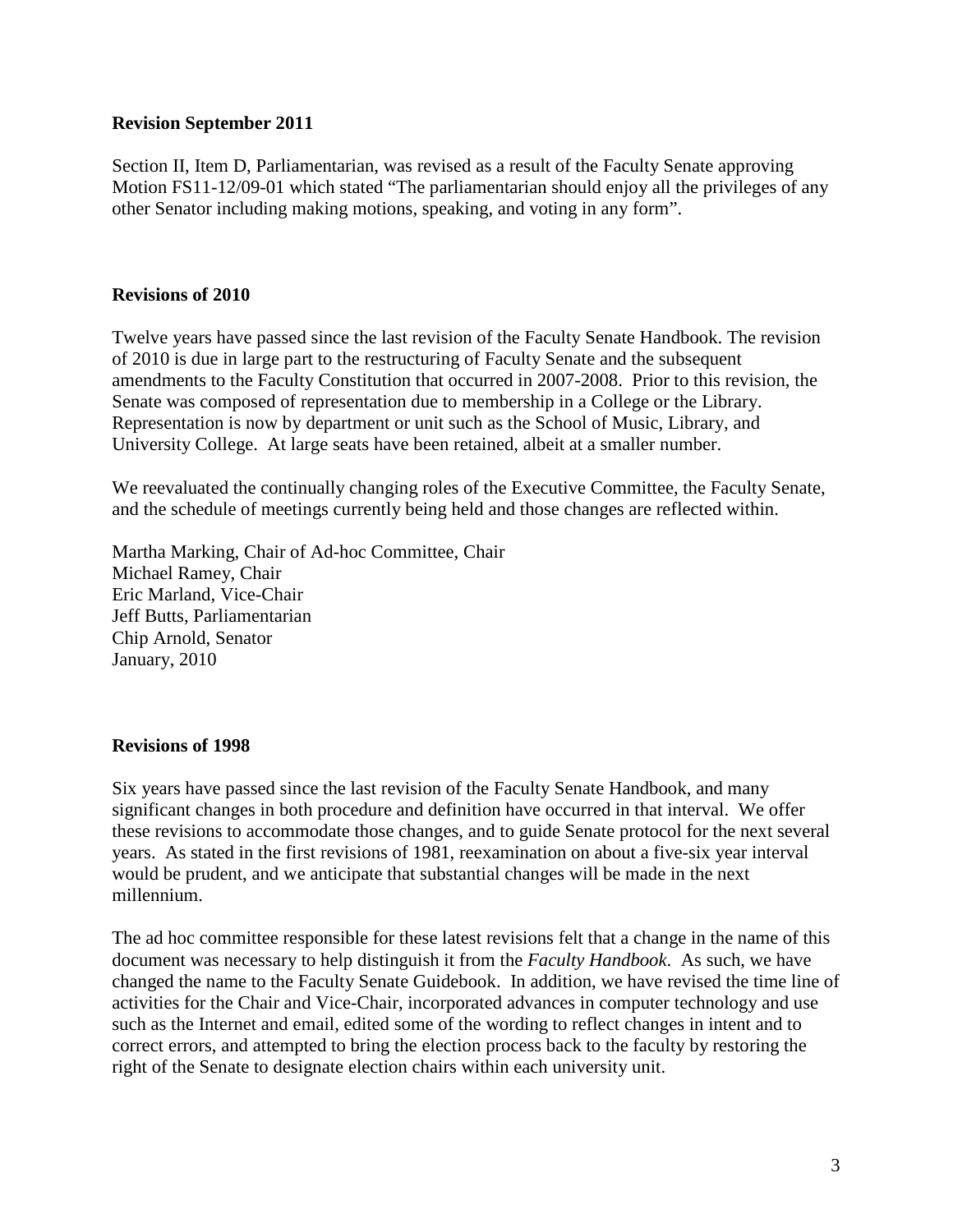We hope this Guidebook continues to be of use to the university community and that it enhances the ability of the Faculty Senate to represent the wishes of its faculty to the administration.

Howard Neufeld, Chair Sara Zimmerman, Vice-Chair Richard McGarry Michael Moore Stella Anderson March 1998

### **Revisions of 1992**

Several significant changes have been made both in the procedures of the Faculty Senate and in the *Faculty Handbook* since 1988. This latest version of the Faculty Senate Handbook reflects these changes. It also reflects changes in language which have become standard since that time.

We hope that this Handbook continues to serve Senators, other faculty, as well as administrators, in the conduct of Senate affairs and its functions within Appalachian State University.

Peter Petschauer, Chair Steve Williams, Vice Chair April 1992

### **Revisions of 1988**

The Faculty Senate Handbook serves as a valuable document in guiding the conducting of Faculty Senate business. This revision of the Handbook has been influenced by some modifications in the procedures of the Senate. It also reflects changes in committees, which have been approved by the Senate or by the new Faculty Handbook for which approval is anticipated by the 1988-1989 academic year.

Slight modifications to timetables have been made to make adjustments for some changes in procedures in various segments of the University. Any references to the Faculty Constitution or the *Faculty Handbook* refer to these documents pending approval in 1988.

Theresa Early, Chair Janice Whitener, Vice Chair Alan Hauser, Secretary March 1988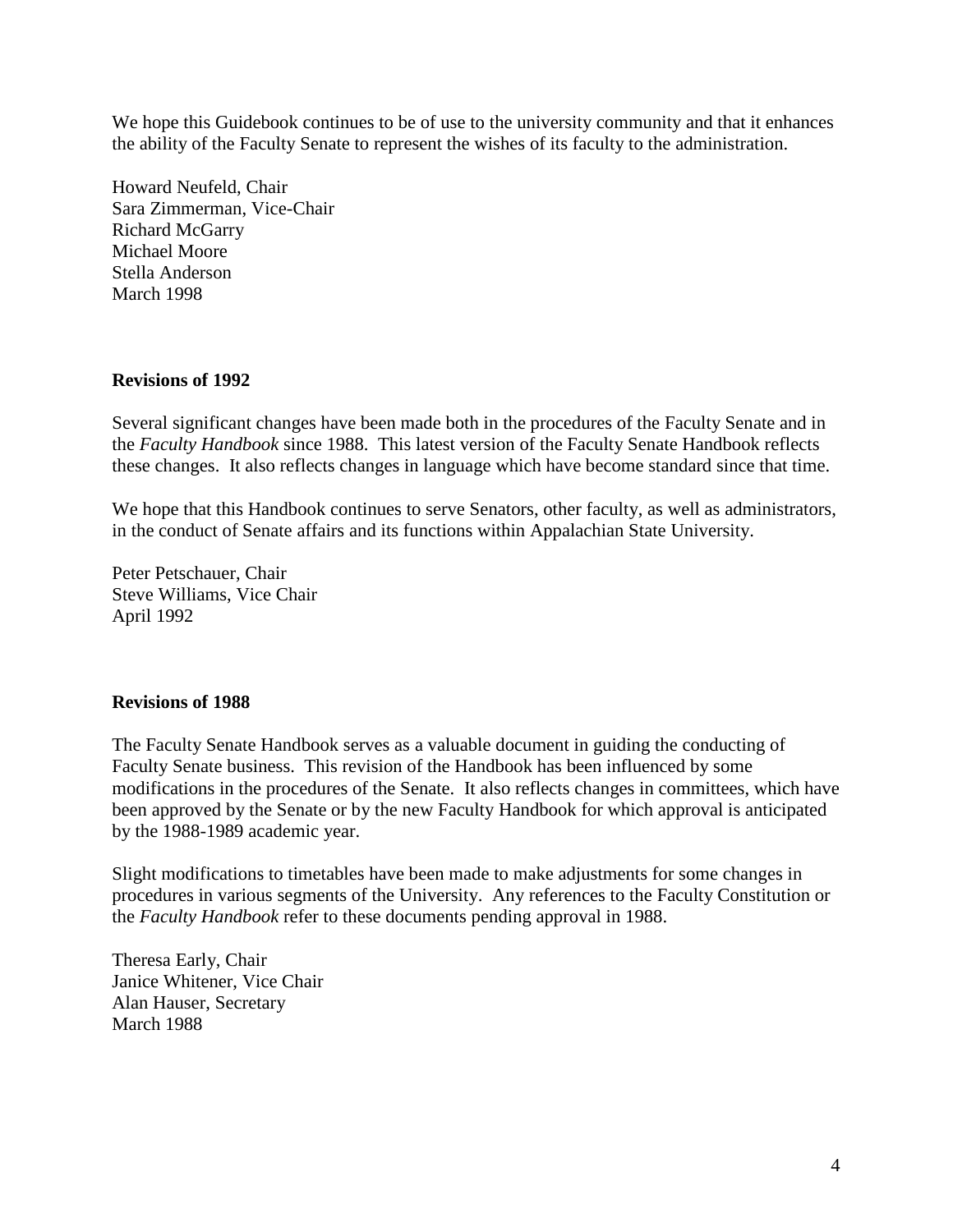#### **Revisions of 1981**

Several years have passed since the Faculty Senate Handbook was first issued. In the intervening period of time, a number of substantive changes in Senate policies and procedures have taken place, and these have made it necessary to modify the Handbook at several points. Since the timetable for the performance of the Chair's duties has been influenced considerably by these modifications in procedure, the timetable has been revised and updated. A timetable for the performance of the Vice-Chair's duties has been added. There is also a new section regarding election procedures.

This revision indicated clearly that every several years the Faculty Senate Handbook needs to be revised and updated. Therefore, a close reexamination of this Handbook no more than several years from now would be in order. In order to provide clarification, any references to the Faculty Constitution or the *Faculty Handbook* refer to these documents as provided in the Faculty Handbook for the 1980-1981 year.

Alan Hauser, Chair Nancy Neale, Vice Chair Terry Cole, Secretary and Parliamentarian January 1981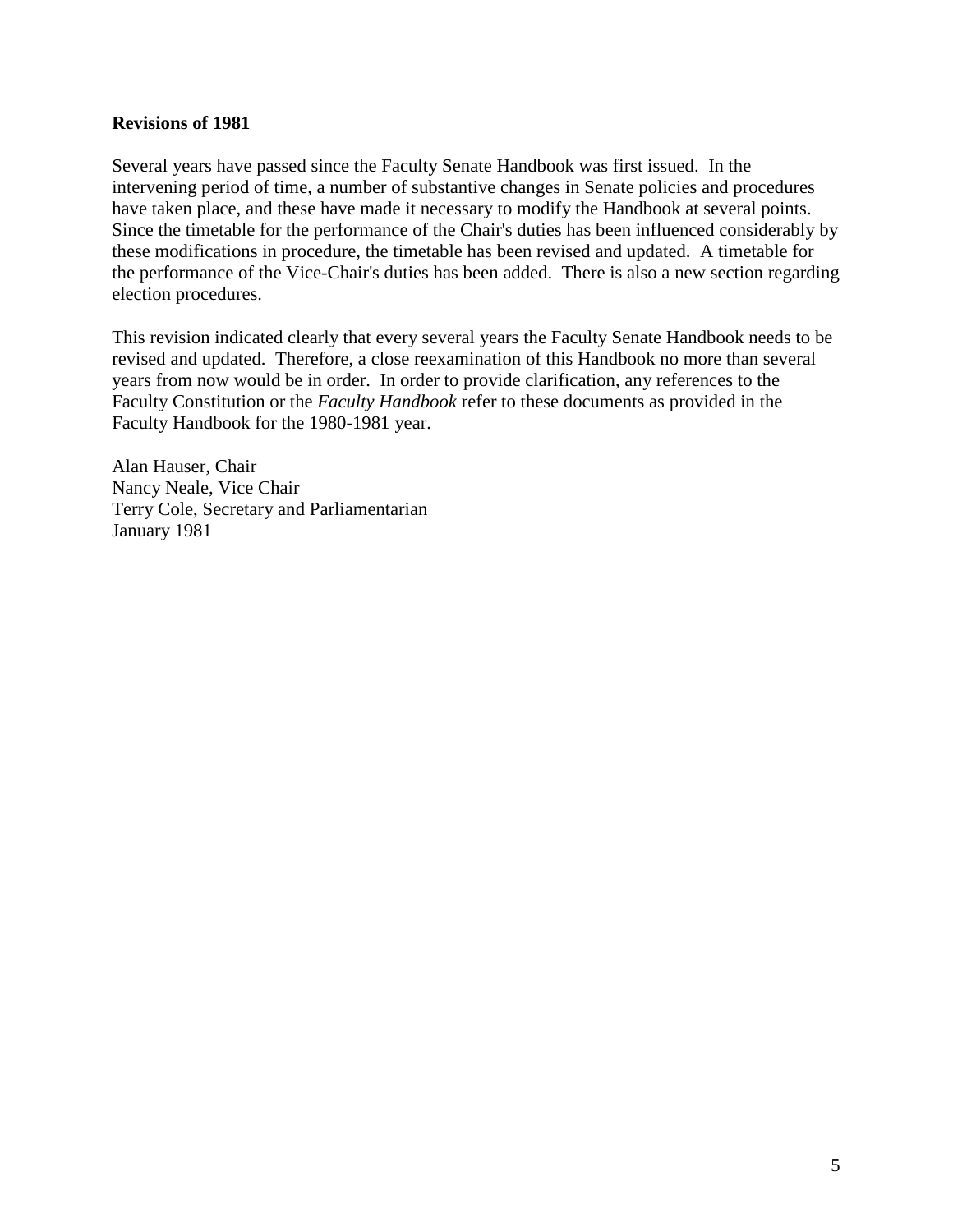# **Foreword**

The purpose of this Handbook and Manual of Order is to provide a guide for the officers and committees of the Faculty Senate. It attempts to answer three main questions: (1) What is to be done; (2) Who is to do it; and (3) How and when should it be done.

These statements herein are not to be considered as the only route to approach a responsibility, nor does the Handbook serve as a binding contract. Rather it is an attempt to offer guidance in time of question. As different Senates are convened and undertake new responsibilities it is anticipated that their ideas will be expressed in revised editions of this manual. The Ad Hoc Committee, which has submitted this original effort, recommends that the Faculty Senate Handbook be produced in loose-leaf form in order to promote ease in revision. The Committee further recommends that the Faculty Senate institute a mechanism for effecting periodic revisions to the Handbook. Finally, the Committee recommends that an updated version of the Faculty Senate Handbook should be provided to each Senator and the Vice Chancellor for Academic Affairs at the regular May meeting of the Senate.

In order to provide clarification, any references to the Faculty Constitution or the *Faculty Handbook* refer to these documents as provided in the *Faculty Handbook* for the 1977-1978 academic year.

Submitted for consideration and possible adoption by the Ad Hoc Committee for Drafting a Faculty Senate Handbook.

Judy Humphrey J. Frank Randall Jim Roberts Donald Sink, Chair Spring 1978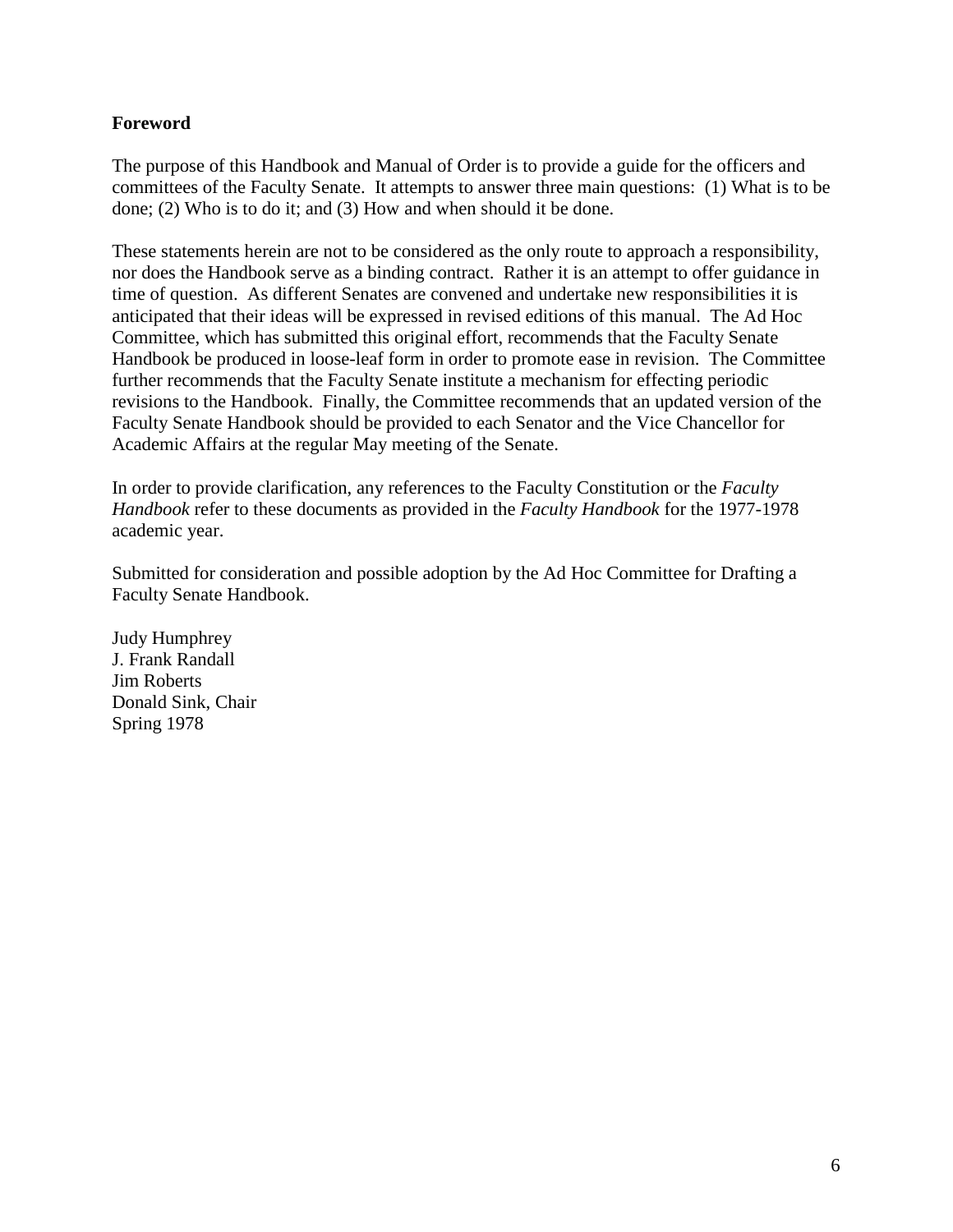# **Organizational Structure**

The purpose of the Faculty Senate is to serve as the instrument through which the faculty of Appalachian State University considers and acts on university matters. To this end, the Faculty Senate participates in the formation, implementation, and review of university policy.

The Faculty Senate, in order to represent a continuing proportionate and distributive voice of the faculty, is composed of one member from each academic department/unit that makes up the university. A department or unit may choose not to fill its senate seat, in which case, the seat will remain empty for that academic year. Questions of quorum and voting matters will be determined by the number of active seats and may vary from year to year. In addition, there shall be five "at large" seats filled by faculty from across the university. For a description of the procedures relating to the election of Faculty Senate members, see Article IV, Sections 3 and 6 of the Faculty Constitution (Chapter I in the *Faculty Handbook*).

All employees of the university holding academic rank are eligible for election, excluding Emeriti Faculty, Adjunct Faculty, and Part-time Faculty teaching less than six hours (see Faculty Constitution, Article II, Section 2). The Senate elects three members of its body to serve as officers: a Chair, a Vice Chair, and a Secretary. Officers will serve a one-year term, which may be renewed for a second consecutive year. A minimum of two nominations is required for each of the electable positions. A Senator is appointed by the Chair to serve as Parliamentarian.

To further involve the faculty in the policy of the university, standing committees of the university are established, modified and/or abolished, as the Senate deems necessary. These committees make recommendations for action concerning university policy, particularly as the policy is related to concerns of faculty and students. The Senate's Committee on Committees is charged with periodically reviewing the composition, the effectiveness, and the areas of responsibility of each university committee, and with proposing a slate of new members for these committees to the Senate for its approval at the regularly scheduled March meeting.

To provide for orderly transaction of business, Faculty Senate committee members are appointed by the Chair of the Senate, with the advice and consent of the Senate. Faculty concerns needing study may be referred to a Senate committee by action of the Chair, the Agenda Committee or the Senate. Items referred to committee shall be recorded in the minutes of the Senate. Also, committees study and bring to the Senate recommendations on policies and concerns in their areas of responsibility. Recommendations on all referred matters are submitted by committees to the Senate for action as expeditiously as possible.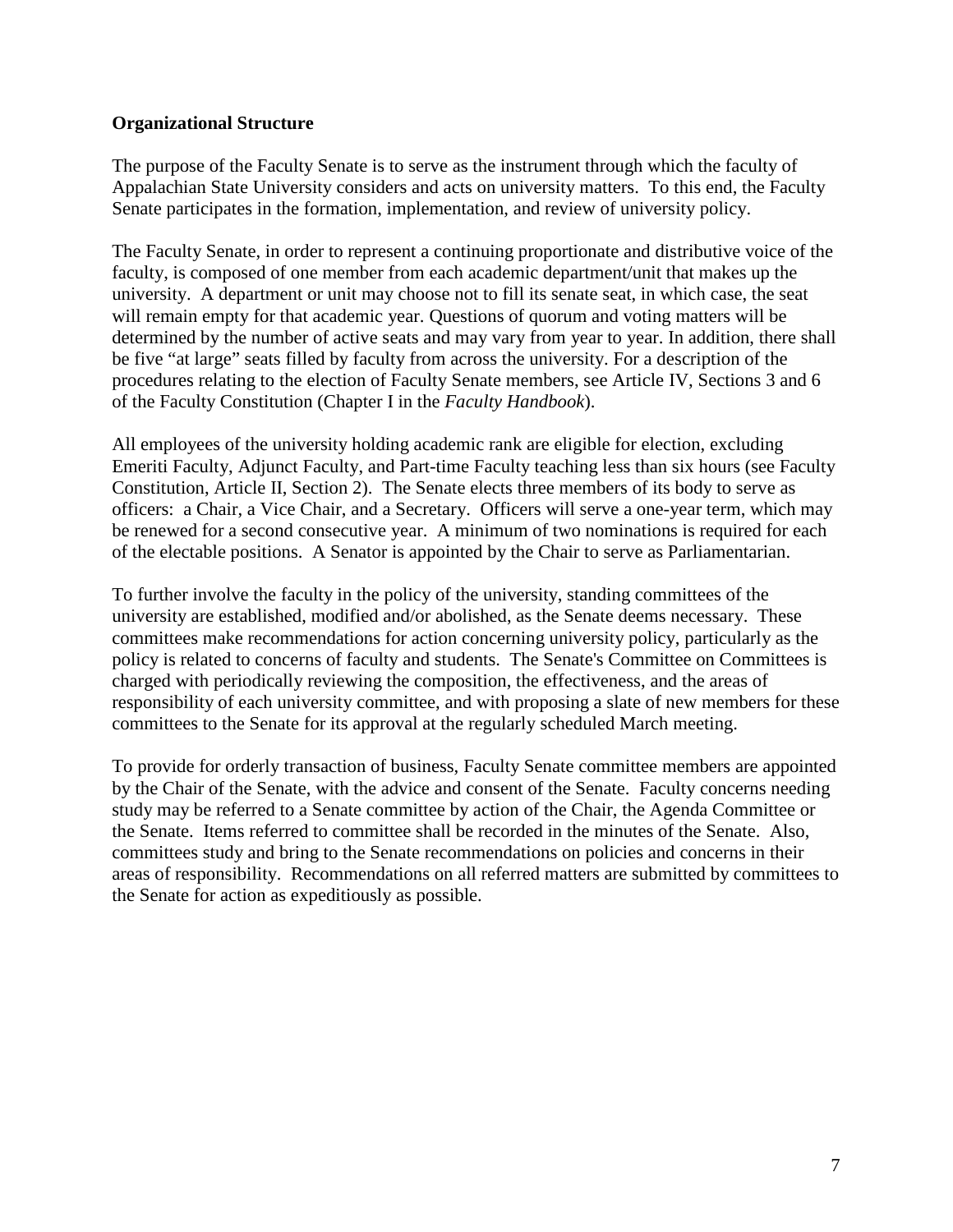# **I. Policies**

# **A. General**

- 1. All meetings of the Faculty Senate are conducted according to the latest edition of Roberts Rules of Order, and according to the Faculty Constitution and Bylaws.
- 2. All matters of Faculty Senate policy shall be decided by the Senate acting as a whole, unless otherwise indicated by the Faculty Constitution and Bylaws or by The Code of the Board of Governors of the University of North Carolina.
- 3. Decisions on all motions of the Faculty Senate will be by voice vote or show of hands. Each Senator will also record his or her own vote on a voting sheet so as to provide a permanent record. A composite voting sheet recording all individual votes at a Senate meeting accompanies the minutes for that meeting.
- 4. When presented with a petition signed by 50 faculty members, the Faculty Senate will initiate an opinion survey of the whole faculty on the issue in question and bring it before the Senate for discussion and possible action.

### **B. Meetings**

# **1. Regular**

Unless otherwise altered by vote of the Faculty Senate, the Senate will meet on the second Monday of each month. Meetings begin at 3:15 p.m. and are held in Room 224 I. G. Greer. The Senate currently has three regularly scheduled meetings in April. The first meeting is scheduled at the regular meeting time and the second and third meetings are scheduled the last Monday of April with two sessions being held concurrently. The first session's agenda includes business to be acted upon by the entire senate including outgoing senators. The second session begins with the installment of the incoming senators, exiting of the outgoing senators, and election of the officers for the upcoming year. At the second April meeting, it will be determined if summer meetings are necessary and the schedule of meeting times for the next academic year will be presented.

Items of business to come before the Faculty Senate are placed on the agenda and distributed to the Senators and the faculty at large at least six days prior to the meeting in which action is anticipated.

The agenda for regular Senate meetings shall be determined by the Agenda Committee.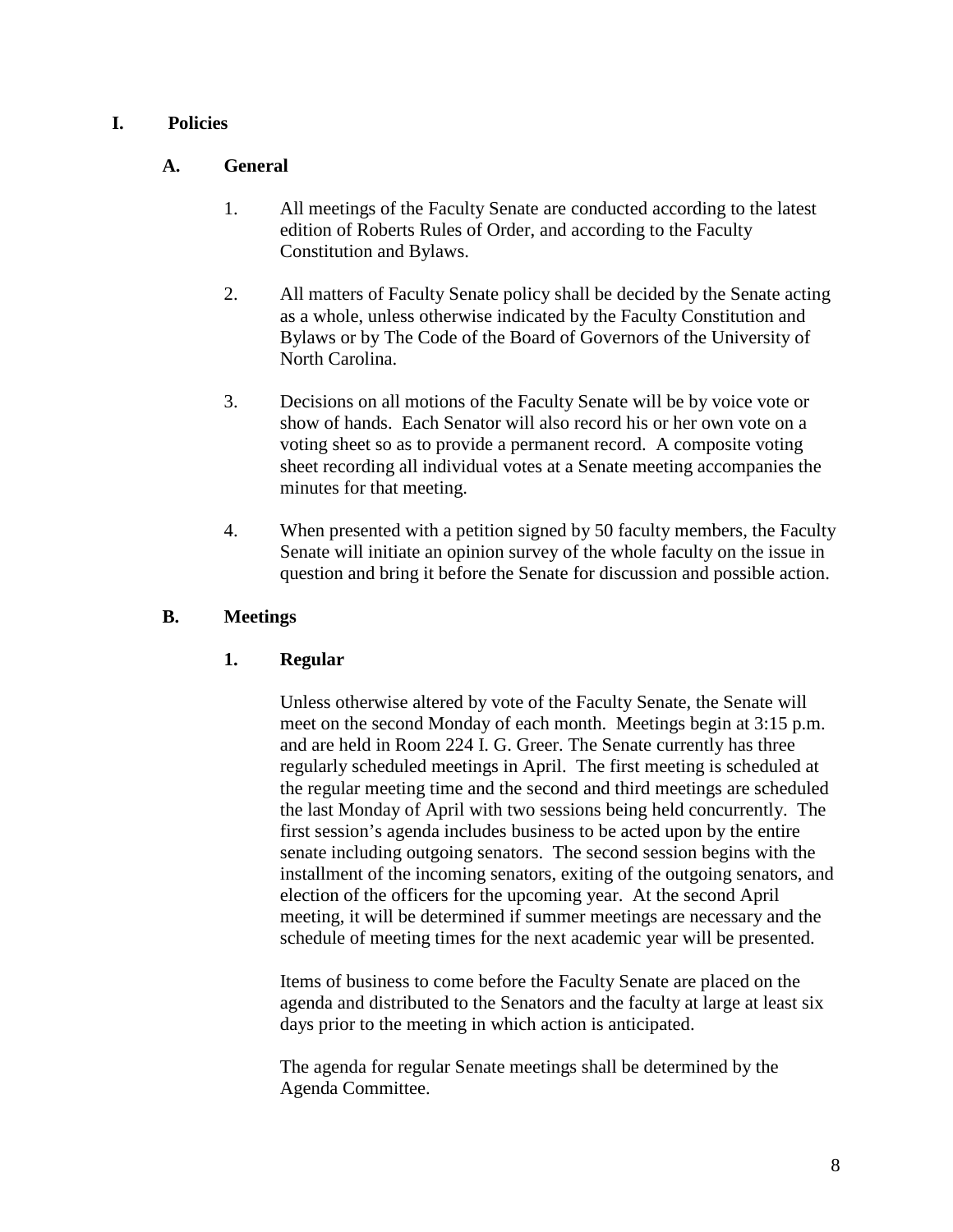# **2. Meetings with the Chancellor**

Meetings with the Chancellor shall take place twice a year. The responsibility for making arrangements and establishing policy for conducting these meetings resides with the Chair of the Faculty Senate.

### **C. Absences of Faculty Senators from Regularly Scheduled Meetings**

Whenever a Senator is absent from any regularly scheduled Faculty Senate meeting, that Senator, either before the meeting or within two weeks following the meeting, submits to the Chair of the Senate, in writing, the reason for the absence. This may include e-mail. The Chair determines and informs the Senator whether the absence will be excused or unexcused. Criteria for excused absences shall be illness, temporary but necessary professional commitments, and being away from the community at times not covered by a contract with the university. Failure to properly submit the reason(s) for an absence will automatically cause that absence to be unexcused.

Whenever a Senator accumulates two unexcused absences, or a combined total of five unexcused and excused absences in the course of a regular Senate year, he or she is deemed to have vacated the office and is notified to this effect by the Chair. An exception to this policy will be granted only by vote of the Senate and only if the absences are due to serious extenuating circumstances. Vacancies arising in this manner are filled as set forth in Article IV, Section 6, Paragraph c of the Faculty Constitution. In order that constituents may be aware of the attendance records of their Senators, the Senate Administrative Assistant shall indicate absences on each voting sheet as distributed with the previous meeting's minutes.

# **D. Alternates**

If a member of the Senate realizes that professional responsibilities will conflict with three or more consecutive meetings, the member will notify the Chair of the Senate. The Chair of the Senate will then consult with the senator and their home department/unit, and propose the name of an alternate to the Senate from that department/unit. If the Senate member fills an at-large position, the Chair will consult with the Committee on Committees to find a suitable alternate. The Senate will vote to approve or disapprove the alternate's selection by a simple majority vote. If a nominee is not approved, the process will be repeated. The alternate will take the member's place in the Senate for the appointed time and will vote and serve on committees.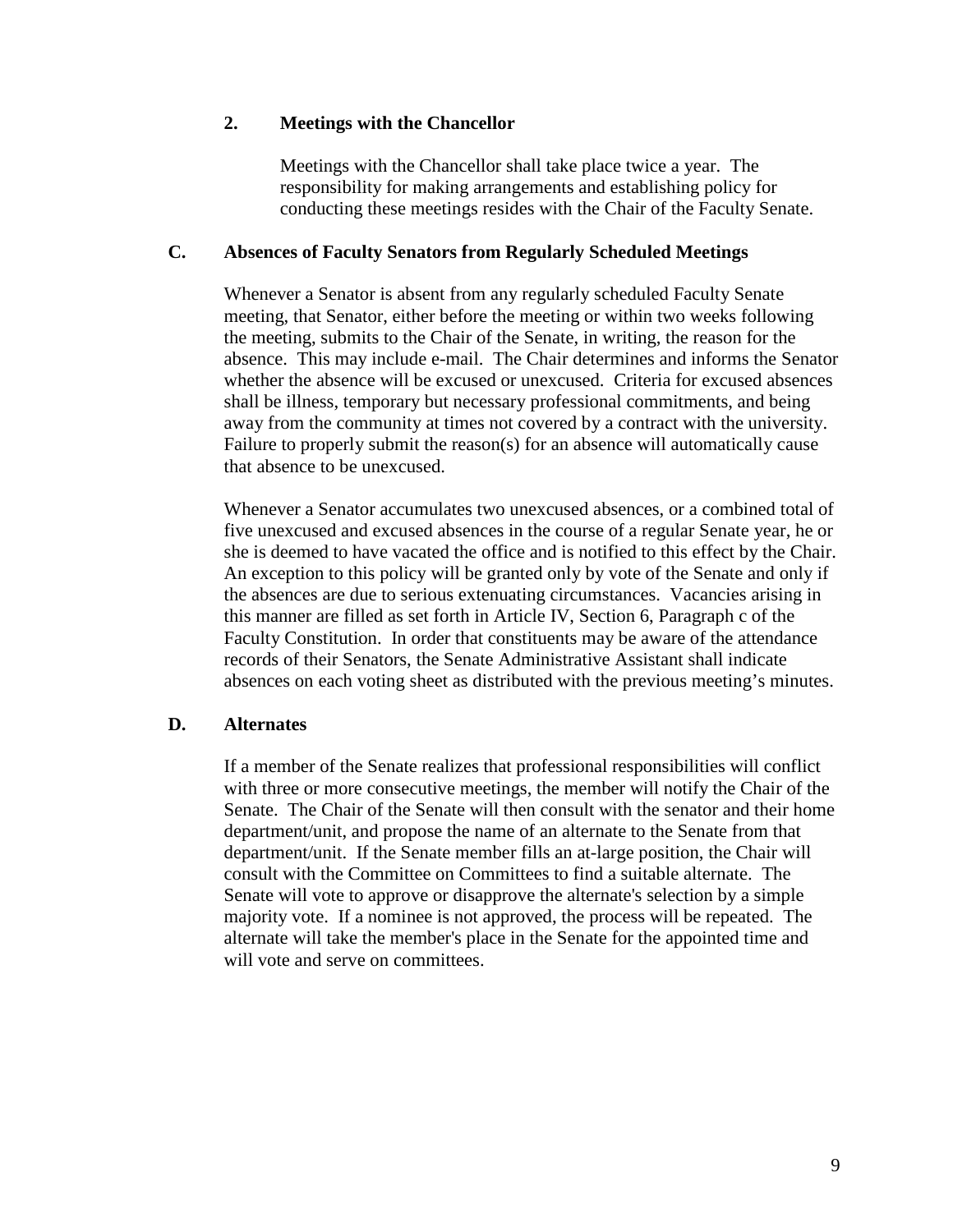# **II. Officers (Faculty Constitution Article IV Section 8)**

The officers of the Faculty Senate shall consist of a chair, a vice chair, a secretary, and a parliamentarian. These officers, with the exception of the parliamentarian, shall be elected from the total membership of the Senate at the last Senate meeting of the academic year, typically the second session of the second April meeting. The Senate shall elect the officers, with the exception of the parliamentarian, for the following year, chosen from a minimum of two names for each position nominated from the floor. Candidates must give permission before their names are placed in nomination.

The chair of the faculty shall be an ex-officio member of the Senate and shall serve as liaison officer between the Senate and the Chancellor of the University. It shall be the responsibility of the chair of the Faculty Senate to appoint a parliamentarian. It shall be the responsibility of the vice chair to serve as the faculty elections officer. It shall be the responsibility of the secretary to prepare detailed records of the deliberations of the Senate. It shall be the responsibility of the University Archivist to preserve copies of all Faculty Senate minutes and the minutes of the general faculty meetings.

The Committee on Committees will solicit names; oversee the voting and the election process for the following year's nominations of officers (*Faculty Handbook* Section 7.2.6.h).

The Faculty Senate Executive Committee shall meet with the Provost at least once during each semester to discuss mutual concerns (*Faculty Handbook* Section 7.1.4).

### **A. Chair of the Faculty Senate**

The Chair is the chief officer of the Faculty Senate. The Chair presides at all regular meetings, all special meetings, and all meetings of the Agenda Committee.

The Chair of the Faculty Senate serves as Vice Chair of the Faculty and is head of Appalachian's delegation to the Faculty Assembly.

The Chair attends the meetings of the Appalachian State University Board of Trustees as an ex officio non-voting member. Like other members of the Board, the Chair serves on two committees, one of which is the Academic Affairs Committee. The Chair is responsible for having the minutes of the Board of Trustees' meetings available via a link on the Faculty Senate Web page.

The Chair is responsible for the general performance of the Senate, including the administration of the Senate budget and Senate Office. The Chair organizes Faculty Senate committees and nominates faculty members to fill positions on campus task forces and ad hoc committees.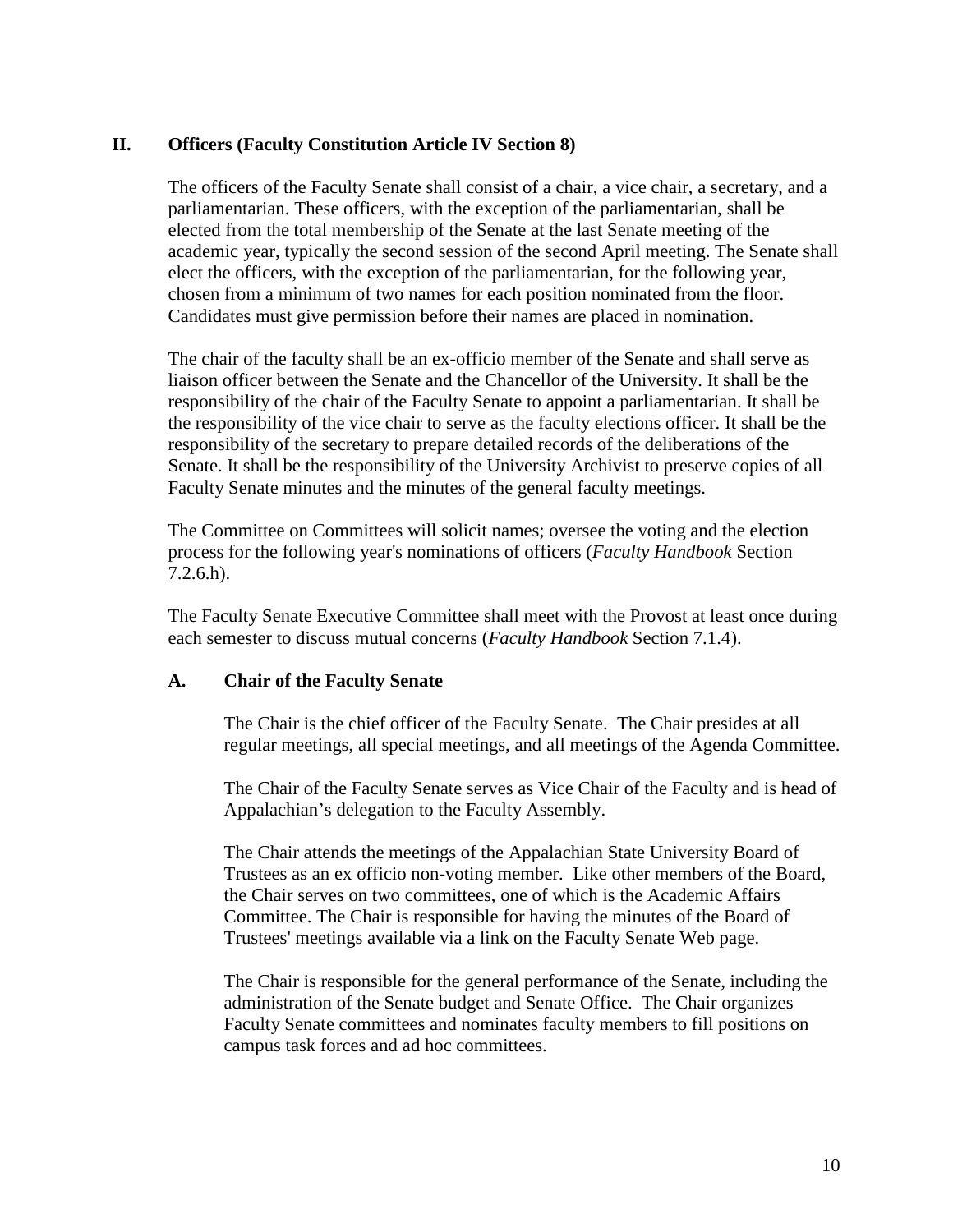The Chair additionally has the following specific functions and responsibilities:

- 1. Serves as a member of the Athletic Council.
- 2. Serves as an ex-officio non-voting member of the Board of Trustees.
- 3. Serves as an ex-officio non-voting member of the Council of Chairs.
- 4. Serves as an ex-officio member of the Provost's Council.
- 5. Serves on the Strategic Planning Commission.
- 6. Serves as a member of campus wide fundraising initiatives.
- 7. Convenes faculty meetings and provides the text of any proposals to change the Faculty Constitution as per requirements in the Faculty Constitution Article 7. Other changes to the *Faculty Handbook*, or any other issue that requires a vote by the faculty as a whole, will be governed by the Faculty Constitution Bylaws for Article II.
- 8. Represents the faculty at Convocation and Fall Commencement.
- 9. Represents the faculty at meetings and functions of the University when requested.

# **April:**

Prior to the first regularly scheduled April meeting of the Senate, the outgoing Chair:

- 1. Directs the chair of each Senate committee to prepare a transition file for his or her committee to be turned in to the Senate office at the conclusion of the first session of the second regularly scheduled April meeting of the Senate.
- 2. Receives a copy of each Senate committee's Annual Report.
- 3. Reminds chairs and/or supervisors following election of Senators in the spring, that schedules of Senators should be adjusted to allow for full Senate participation on the second Monday afternoon of each month.
- 4. Notifies newly elected Senators that their term of office begins with the  $2<sup>nd</sup>$  session of the second regularly scheduled April meeting which immediately follows the adjournment of the  $1<sup>st</sup>$ session of the second regularly scheduled April meeting. The purpose of the  $2<sup>nd</sup>$  regularly scheduled April meeting is to receive nominations and elect the officers for the three Senate offices for the coming year. Officers assume duties immediately upon election.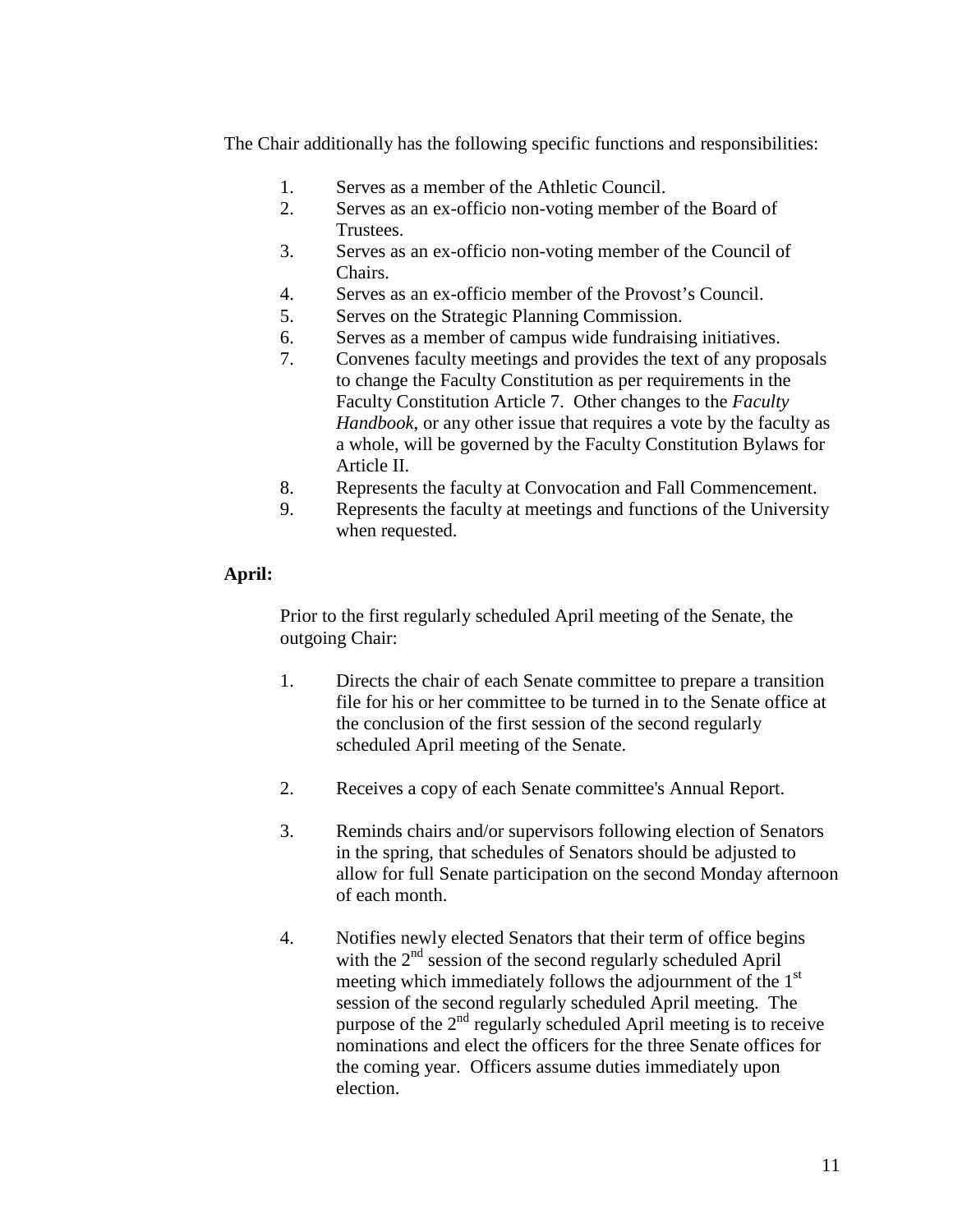- 5. Prompts the chair of Staff Senate that new university committee and council members be appointed before the end of the academic year.
- 6. Prompts the President of the Student Government Association, the Assistant Dean of Graduate Studies, and the Director of CSIL, that student members for university committees and councils for the coming academic year need to be appointed before August.

At the first regularly scheduled April meeting of the Senate, the outgoing Chair will announce university election results and committee appointments. The nominations and elections results are confirmed by a vote of the full Senate.

Before the end of the current academic year, the incoming Chair:

- 1. Obtains from all continuing Senators, and newly elected Senators, a list of their committee preferences for the coming year. The membership list of each Senate committee for the coming year is then prepared and distributed prior to the first Senate meeting of the next year (September). Each Senate committee will elect a chair at its first meeting.
- 2. Schedules and conducts an orientation session for new Senators; distributes the Faculty Senate Guidebook and urges new Senators to review it and the Faculty Constitution.
- 3. Will review with the outgoing Senate Chair, the Senate's budget for the prior academic year and determine budgetary needs for the upcoming academic year. These needs are then forwarded and discussed with the Provost and Executive Vice Chancellor for Academic Affairs.
- 4. Forwards to the Chancellor a list of all new university committee member nominations approved by the Senate so that the Chancellor may send letters of appointment to new members to inform them that their term starts at the beginning of the coming academic year and concludes at the end of the second summer session. The Chancellor also sends a letter to outgoing committee members thanking them for their service.
- 5. Appoints a Parliamentarian for the coming year.
- 6. Works with the Hubbard Center to plan orientation for new faculty.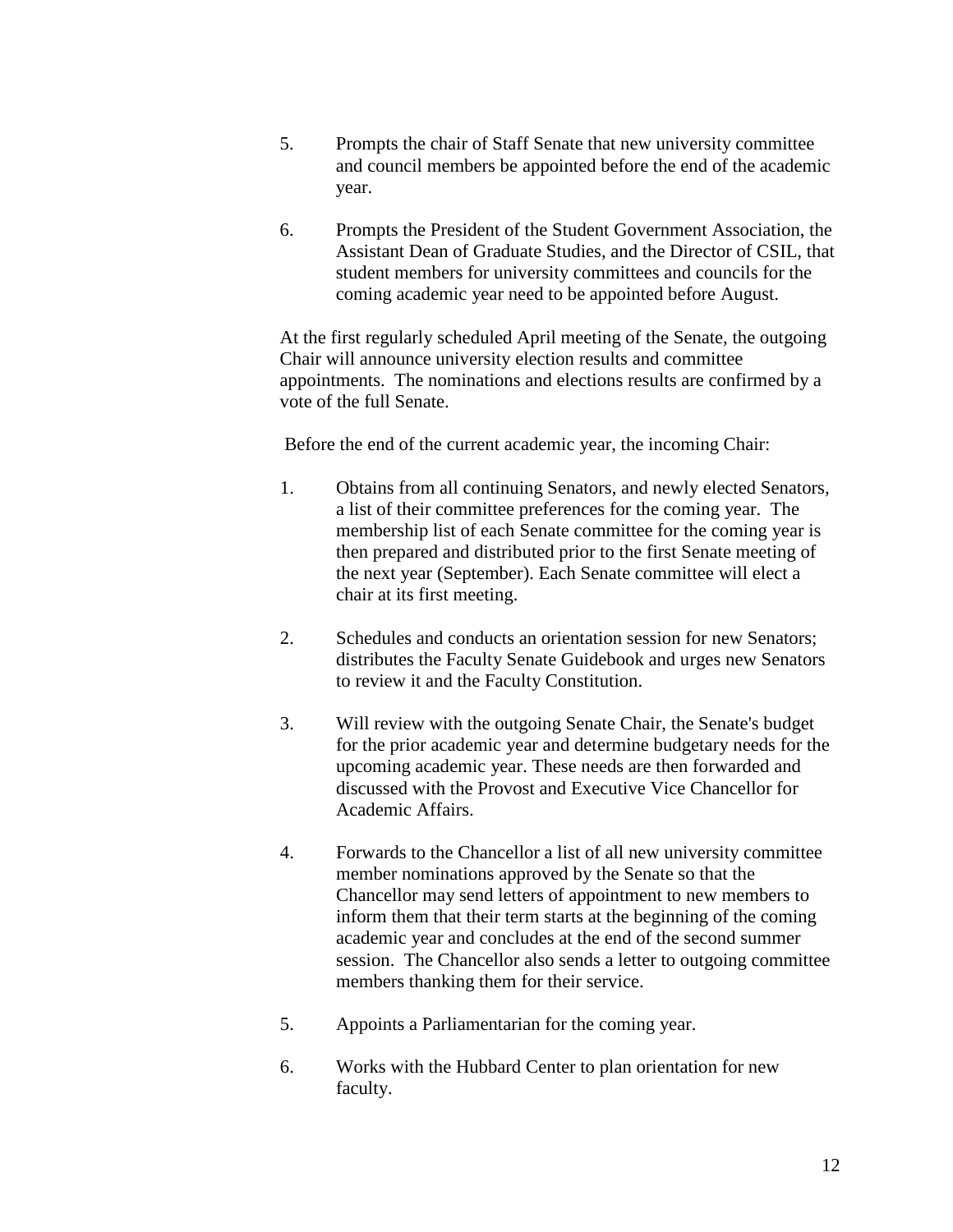7. Prepares a retreat for Senators for the beginning of the fall semester, starts to identify faculty concerns, and determines goals and objectives for the coming academic year.

### **June:**

1. Prepares, in conjunction with the outgoing Senate Chair, the Annual Report on the activities of the Senate to be distributed to the Senate and the university at large.

# **July:**

- 1. Meets with the Provost and Executive Vice Chancellor for Academic Affairs and the Agenda Committee to plan the agenda for the annual fall faculty meeting.
- 2. Begins a one-year term as delegate, and head of Appalachian's delegation to the Faculty Assembly of the University of North Carolina.

# **August**:

- 1. Delivers prepared remarks at the annual fall faculty meeting.
- 2. Attends the orientation program for new faculty.
- 3. Begins to elicit, through consultation with chairs of university committees, the Senate and its committees and, the faculty at large, issues the Senate should consider for the upcoming year.
- 4. Arranges for the bi-annual meetings of the Chancellor with the Faculty Senate.

# **September:**

Chairs the first regularly scheduled Senate meeting.

1. Notifies the appropriate individuals responsible for convening the first meeting of each university committee or council the membership of their committee, council, etc.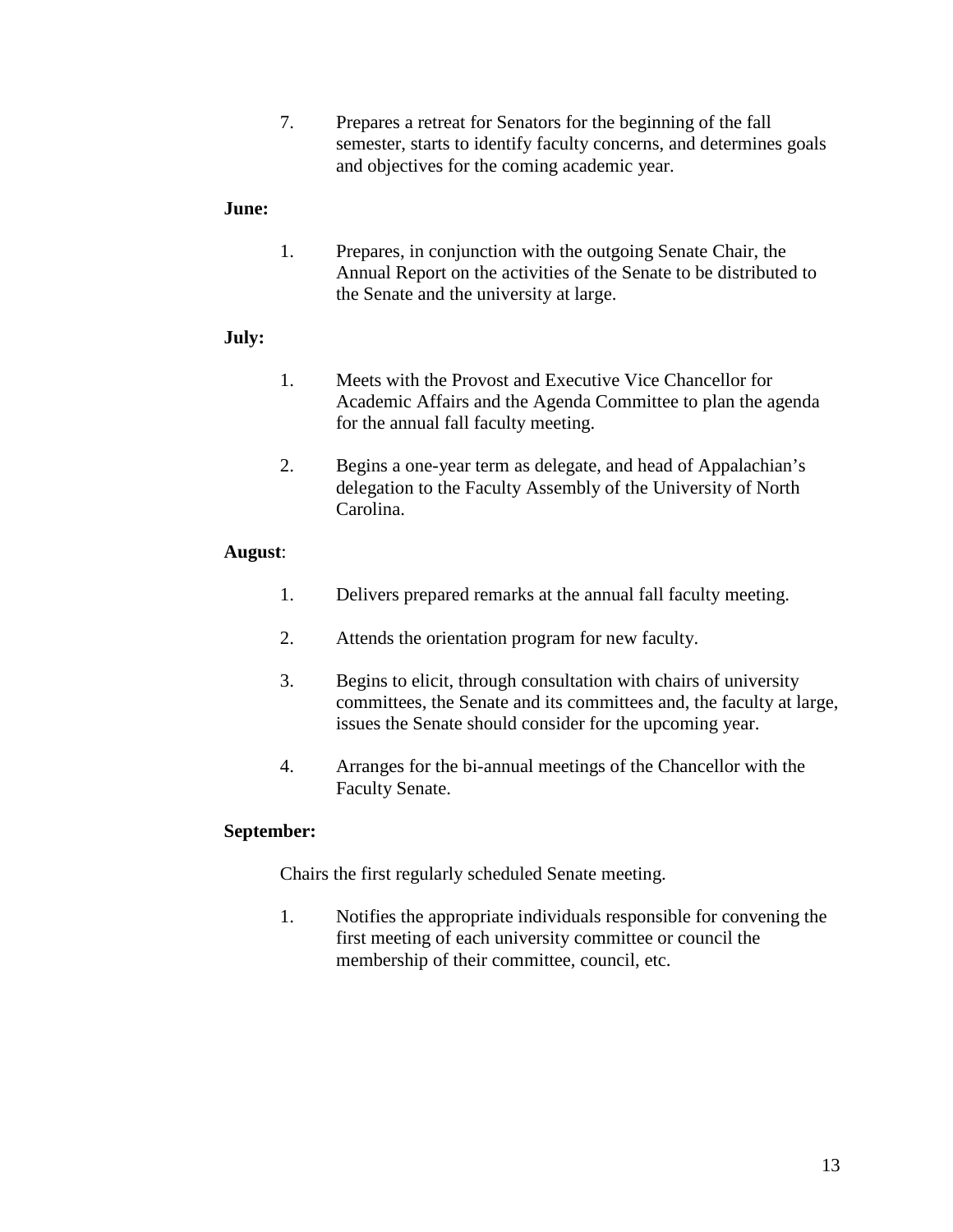# **October:**

1. Initiates with the chair of the Faculty Welfare and Morale Committee, and the Director of Institutional Research Assessment and Planning, the process of the Administrative Evaluations to be conducted that year as per the *Faculty Handbook* Section 4.13

### **November:**

1. Appoints Administrative Review Committees. (*Faculty Handbook* Section 4.13).

# **December:**

- 1. Meets with the Provost and Executive Vice Chancellor for Academic Affairs and members of the Agenda Committee to plan the agenda for the annual spring faculty meeting.
- 2. Directs the Senate Vice Chair, who is the elections officer, to make plans for the various elections to be conducted during the spring semester (See Section IV, Elections' Procedures).
- 3. Directs the Senate Committee on Committees, who serve as the nominating committee for vacancies occurring on the Faculty Grievance Mediation Committee, the Faculty Grievance Hearing Committee, and the Faculty Grievance Assistance Committee and all other university committees that are elected or appointed (Section II B), to identify persons to fill vacant positions.

### **January:**

- 1. Delivers prepared remarks at the annual spring faculty meeting.
- 2. Ensures that the Administrative Evaluation processes are on track.
- 3. Notifies departments/units of Faculty Senate vacancies for the coming academic year.

### **February**:

1. Consults with the Senate Vice-Chair and the Senate Committee on Committees regarding progress made toward nominations and subsequent elections to fill faculty vacancies on university committees. These nominations and election results are approved by the Senate at the 1st April meeting.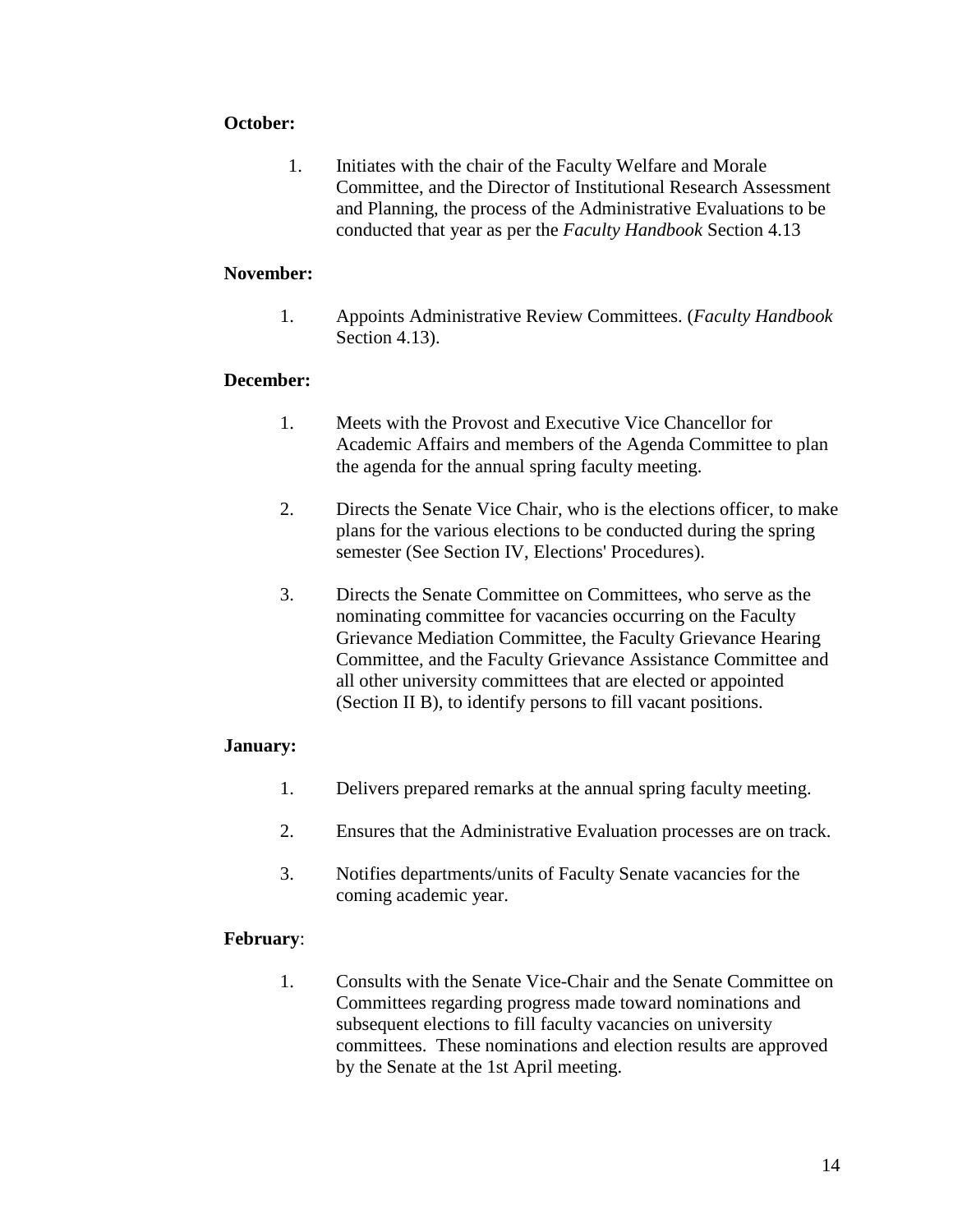# **March:**

- 1. Reminds chairs of Senate Committees to prepare annual reports for the  $1<sup>st</sup>$  session of the second regularly scheduled April meeting.
- 2. Opens the nominations process for new senate officers.

# **B. Vice Chair of the Faculty Senate (Senate Elections Officer)**

The Vice Chair of the Faculty Senate presides at any, and all, regularly scheduled and emergency Senate and Agenda Committee meetings when the Chair is unable to be present (see Section III e). The Vice Chair also serves as an alternate delegate (for the Senate Chair only) to the Faculty Assembly.

In addition, the Vice Chair has the following specific duties:

- 1. Serves as a member of the Agenda Committee.
- 2. Serves as the Senate Elections Officer. In this role, the Vice Chair conducts the annual election of Appalachian faculty members to the Faculty Senate, the Faculty Assembly, and all University Committees. The charge and delineation of responsibilities for these elections can be found in the Faculty Constitution within the *Faculty Handbook*, Article IV, Sections 3-6; *Faculty Handbook*, Section VII, and the Faculty Senate Guidebook, Section VI.

With reference to the duties and responsibilities of the Vice Chair as Senate Elections Officer, the following guide to scheduling is offered. Greater specificity is detailed in the "Elections Procedures," (Faculty Senate Guidebook, Section IV).

# **November:**

1. Contact the department or unit head who will, according to department/unit guidelines, put the senate elections officer in touch with the department/unit EOA (Article IV Section 6a).

### **January:**

- 1. Previews the election process at the general faculty meeting and encourages participation by all faculty.
- 2. Oversees all details of the university-wide elections.
- 3. Alerts, during the first week of the semester, the elections chair of each college, school, or library, to initiate the process for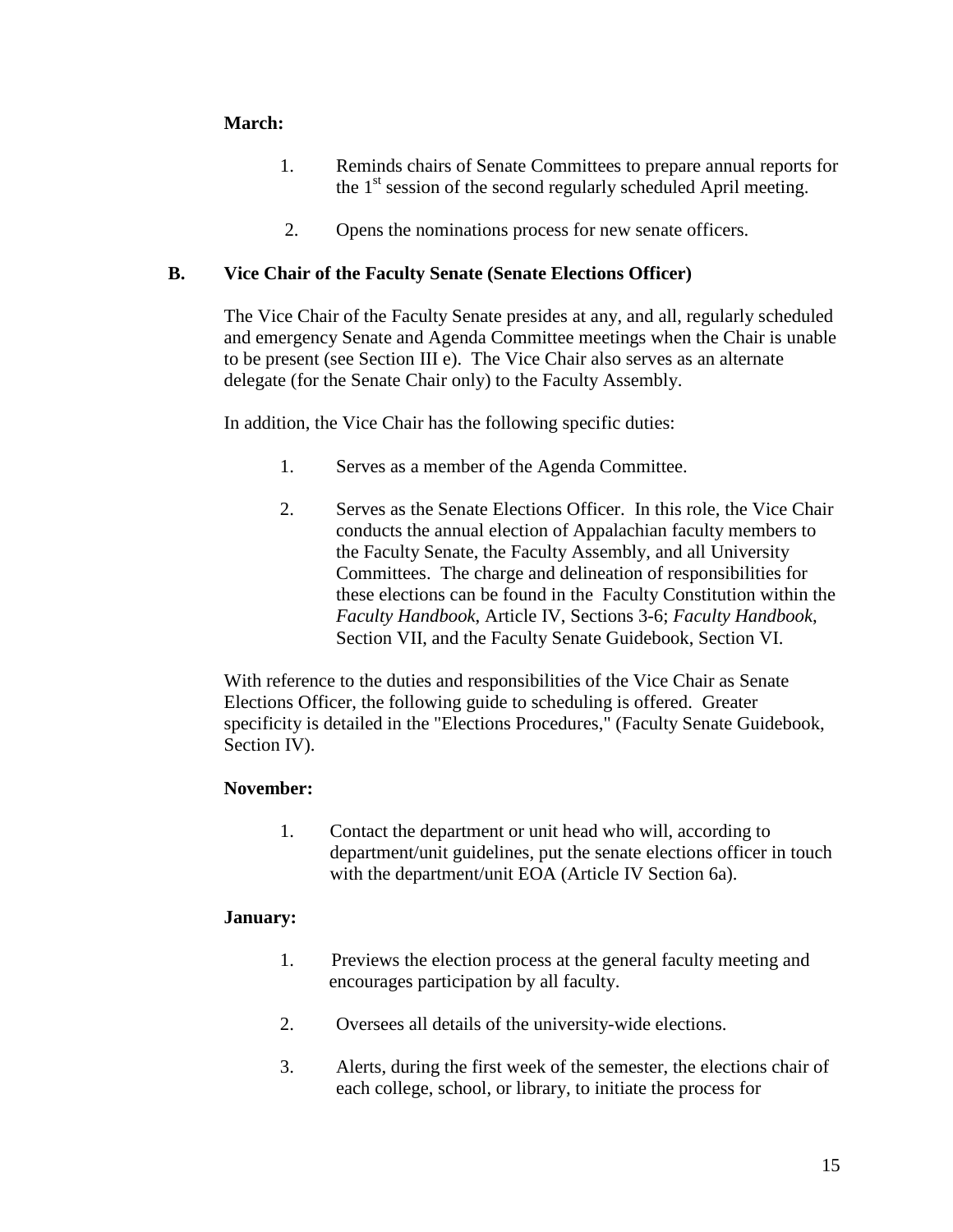nominating candidates for the Senate and other bodies requiring the election of faculty members, the Faculty Senate at large seats, and Faculty Assembly seats.

- 4. Announces, in writing, to all faculty during the first week of the semester:
	- a. the date to receive nominations for the committees, councils and other bodies requiring the election of faculty members, Faculty Senate at-large seats, and Faculty Assembly seats.
	- b. the names and positions of those whose terms are expiring.
	- c. the dates for the university-wide election and run-offs for at-large seats.
	- d. the method of balloting.
	- e. the procedures for absentee balloting.
- 5. Receives from Institutional Research Assessment and Planning (IRAP) the names of faculty eligible to vote in university-wide elections, as defined in the Faculty Constitution Article II Section 2, and distributes to each unit's elections chair the names that have been provided by IRAP. Department/unit chairs will be contacted by the unit's elections chair to verify faculty eligibility (as defined in Faculty Constitution Article II, Section 2).

### **February:**

1. Solicits written nominations of candidates for the various committees to be filled in the university-wide elections.

# **March:**

- 1. Confirms the willingness of all nominees to run for office, offers each the opportunity to submit a 100-word biography, and prepares the ballot. Elections are conducted electronically with tailored ballots prepared for each college/unit based on the elected positions available to that unit in the given year.
- 2. Informs candidates about the results of the election and/or run-offs before announcing the results to the faculty members at large. University-wide elections must be completed by the end of the 3rd week of March.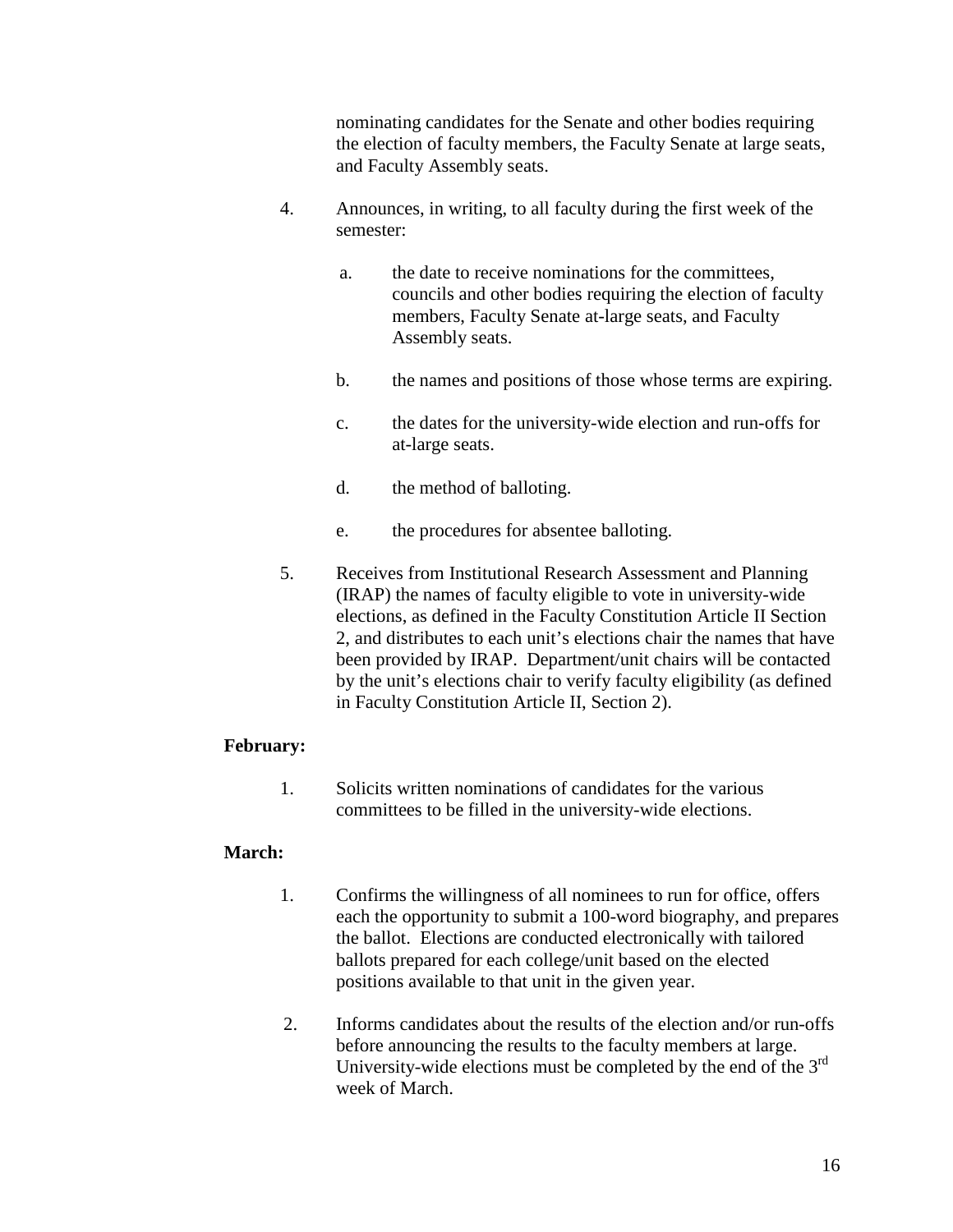3. University election results will be posted on the Faculty Senate website and presented at its next meeting.

# **C. Secretary**

The secretary of the Faculty Senate is responsible for the accuracy of the motions, resolutions, voting results and major discussion points during the Faculty Senate meetings. All Faculty Senate meetings are recorded electronically and transcribed by the Administrative Assistant. The secretary is responsible for reviewing the accuracy of the transcribed minutes prior to being submitted to the Faculty Senate for approval. The Faculty Senate minutes are posted on the Faculty Senate website and distributed to all members of the faculty, administration, and the Board of Trustees. The Faculty Senate minutes are also submitted to the University Archives to assure preservation and long-term access (Faculty Constitution Article III, Section 4).

# **D. Parliamentarian**

The parliamentarian is appointed by the Chair of the Faculty Senate prior to the end of the academic year. The parliamentarian shall enjoy all the privileges of any other Senator including making motions, speaking, and voting in any form. The parliamentarian also serves as parliamentarian for faculty meetings.

### **E. Vacancies of Office**

Should the office of Chair of the Faculty Senate become vacant, the Vice Chair serves as Chair for the duration of the unexpired term and the Senate elects a new Vice Chair at its next meeting. Should a vacancy of any of the remaining offices occur, a new officer will be elected by the Senate at its next meeting.

### **III. Committees**

### **A. Senate Committees** (*Faculty Handbook* Section 7.2)

Faculty Senate Committees act on matters assigned to them by the Senate. Each committee may also initiate and pursue matters germane to its area of responsibility. Each committee is a recommending body, presenting its recommendations to the full Senate for consideration. If an issue is not considered by the Senate committee with which it is placed, any concerned faculty member may revive the issue one time by presenting it to the Chair of the Senate; the Chair will then present it to the chair of the committee and request an official report be made to the Senate concerning its disposition.

Major areas of responsibility for each committee are described below. The work of many committees is such that some continuity of membership is beneficial and will be considered by the Chair of the Senate when assignments are made. Each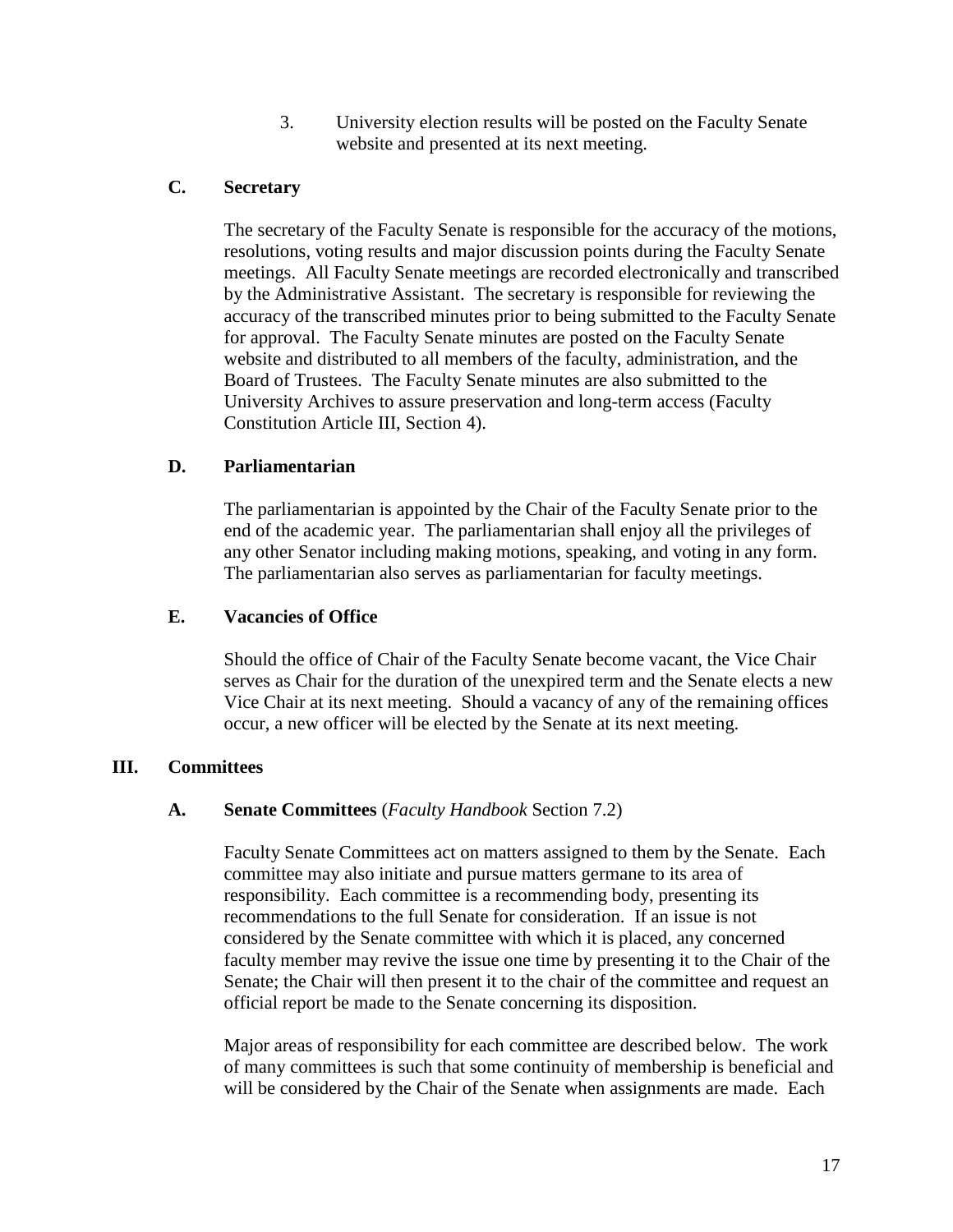committee will elect its own chair as soon as possible after the committee assignments are made. The chair of each committee will make provisions for maintaining records of the committee. These records include status reports on all projects that are handled during the year. After the final April meeting, these records will be delivered to the Senate office where the next committee chair will pick it up after being named. The chair of each committee prepares an annual report that is submitted at the conclusion of the  $1<sup>st</sup>$  session of the second regularly scheduled April meeting of the Senate.

# **1. Agenda Committee** (*Faculty Handbook* Section 7.2.1)

The Agenda Committee is comprised of the three elected officers of the Faculty Senate, the Provost and Vice Chancellor for Academic Affairs, and the past Chair of the Senate.

The Agenda Committee**:**

- a. prepares the agenda for Senate meetings;
- b. refers matters to appropriate committee; and
- c. handles other business pertaining to agenda matters.

# **2. Academic Policy Committee** (*Faculty Handbook* Section 7.2.2)

The Academic Policy Committee:

- a. considers matters of academic policy;
- b. handles other business which impacts upon academic policy; and
- c. a member of the committee serves as liaison to the Academic Policies and Procedures Committee, and is a non-voting member of AP&P, unless otherwise appointed to the committee as a College/School representative*.*

# **3. Budget Committee** (*Faculty Handbook* Section 7.2.3)

The Budget Committee:

- a. studies matters relating to budget planning at Appalachian;
- b. studies matters relating to the acquisition and distribution of the University's funds, equipment, and supplies;
- c. considers university financial concerns of faculty; and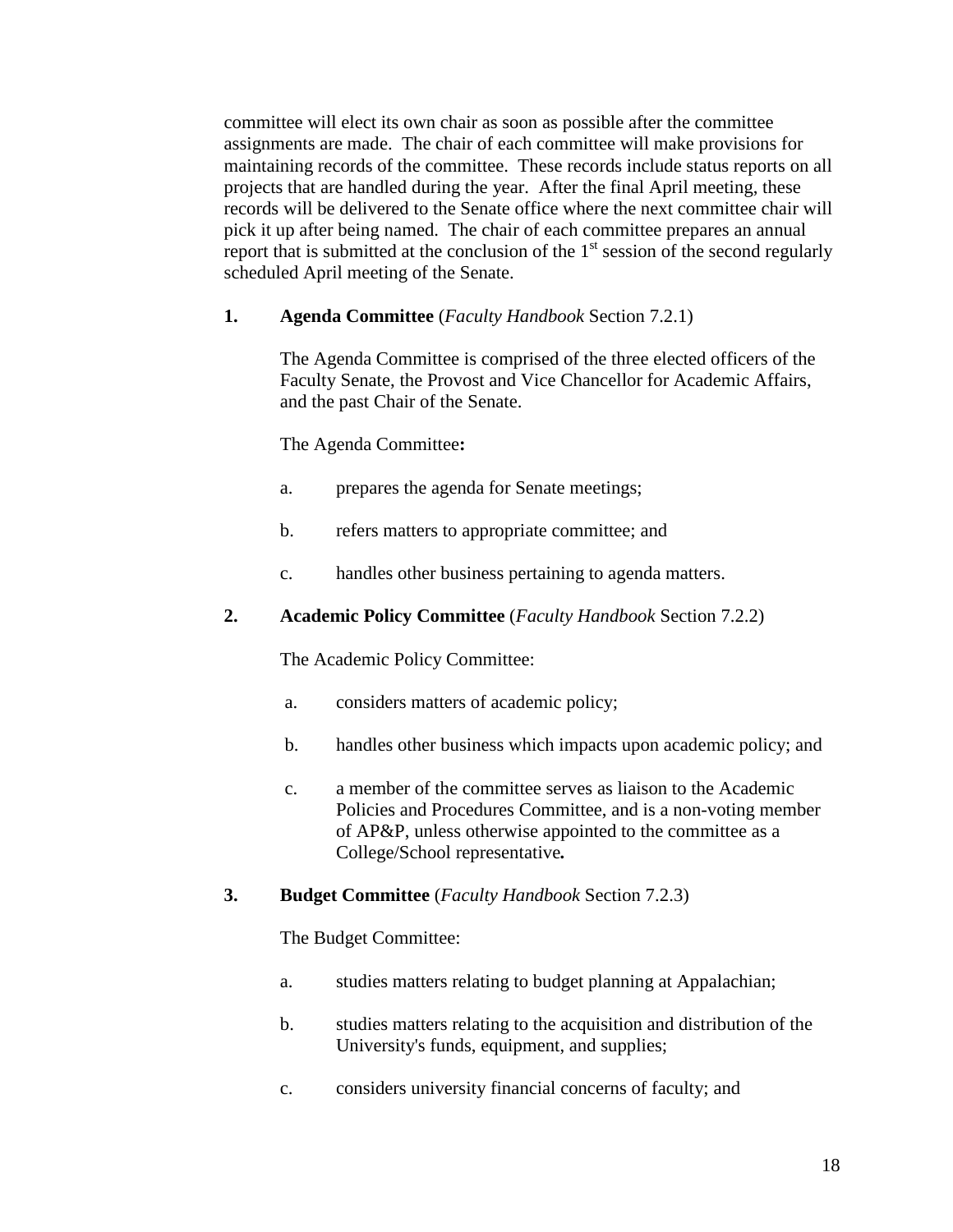d. the chair of the Budget Committee and the Faculty Senate Chair will serve as members of any tuition committees established.

# **4. Campus Planning Committee** (*Faculty Handbook* Section 7.2.4)

The Campus Planning Committee:

- a. considers matters of faculty concern relating to long-range and physical planning;
- b. serves as Senate liaison with the Strategic Planning Commission; and the Traffic Policy Committee;
- c. investigates problems arising from the condition or management of the physical environment on campus; and
- d. Senate will assign a member of this committee to serve on the University Council on the Safety of the Campus Community.

# **5**. **Chancellor Advisory Committee** (*Faculty Handbook* Section 7.2.5)

The Chancellor Advisory Committee meets four times each academic year (two times each semester). The membership consists of

- a. chair and vice chair of the Faculty Senate;
- b. two standing committee chairs; each standing committee chair attends at least once each academic year;
- c. four or five senators will attend one of the meetings so that each senator, other than chair, vice chair, and standing committee chairs, attends once throughout the academic year; and
- d. Provost and Executive Vice Chancellor.

The Chancellor Advisory Committee acts as an informal advisory committee on behalf of the faculty to provide information and discuss matters of faculty interest and concern with the Chancellor.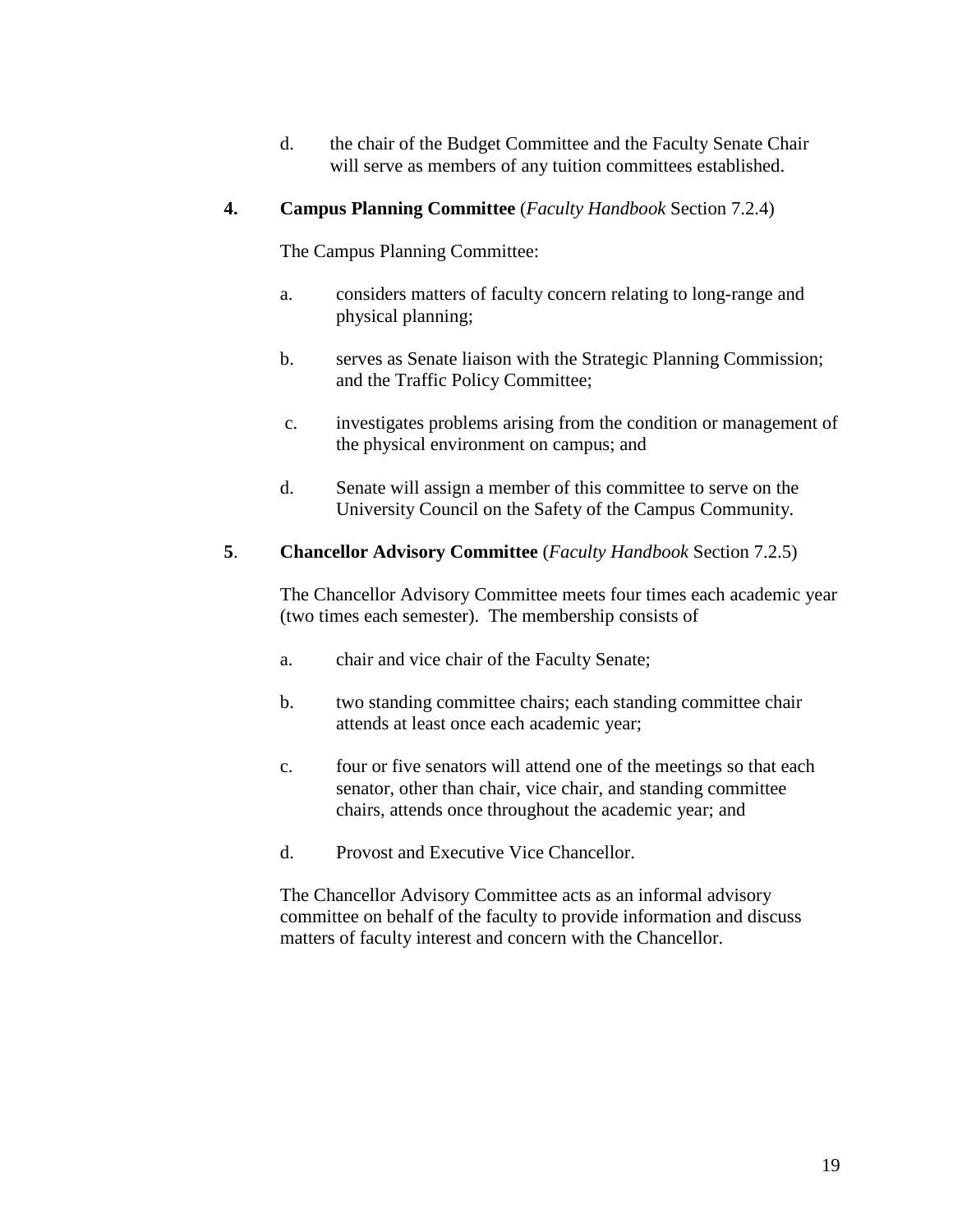### **6. Committee on Committees** (*Faculty Handbook* Section 7.2.6)

The Committee on Committees:

- a. submits to the Senate, at its April meeting, and at other appropriate times, recommendations for nominations to fill vacancies on university committees;
- b. strives to insure that a nominee serves on no more than one standing University committee per three-year term and has no more than one other University committee assignment (including Faculty Senate committees and University committees);
- c. reviews annually the membership and responsibilities of each of the university committees, and periodically conducts detailed reviews of university committees;
- d. determines whether or not each university committee is meeting as often as specified and fulfilling the functions it was created to fulfill;
- e. makes recommendations to the Senate for abolishing, changing, and/or adding university committees;
- f. makes recommendations to the Senate for the replacement of members on those university committees on which such members are not accepting their responsibilities, or when vacancies on those committees occur;
- g. handles other business which pertains to committees; and
- h**.** will solicit names; oversee the voting and the election process for the following year's nominations of senate officers.
- **7. Faculty Welfare and Morale Committee** (*Faculty Handbook* Section 7.2.7)

The Faculty Welfare and Morale Committee:

- a. monitors in all areas of fringe benefits and provides representation by three committee members on the Faculty/Staff Benefits Committee;
- b. coordinates and participates in the orientation program for new faculty members and spouses;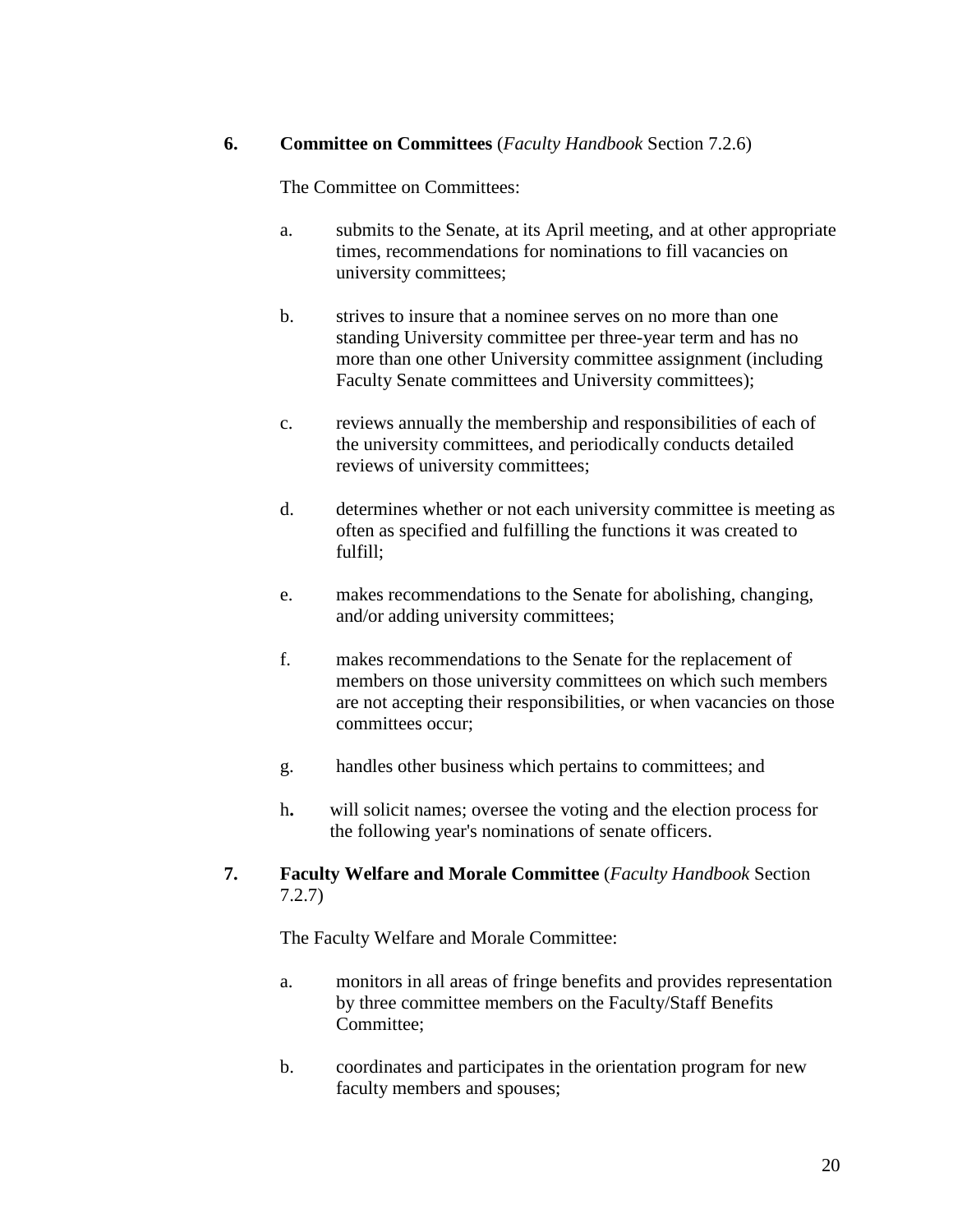- c. handles other business which pertains to faculty welfare and morale; and
- d. a member of the committee on Faculty Welfare and Morale shall serve as a member of the Non-Tenure Track Faculty Committee

### **8. Welfare of Students Committee** (*Faculty Handbook* Section 7.2.8)

The Welfare of Students Committee:

- a. deals with problems, or problem areas, which directly affect the general student body and the well-being of every student currently enrolled at Appalachian;
- b. serves as liaison to bring serious student problems and possible solutions to the attention of the faculty, administration, and student body for the purpose of developing or reformulating policy;
- c. cooperates with other Appalachian agencies, in particular the Offices of the Vice Chancellor for Student Development, the Director of Auxiliary Services, the chair of the Student Government Association's Student Welfare Committee, the Director of Admission, and the Registrar; and
- d. serves, in some situations, as an investigatory body.

### **9. Faculty Handbook Committee** (*Faculty Handbook* Section 7.2.9)

The *Faculty Handbook* Committee:

- a. maintains oversight of changes to the *Faculty Handbook* proposed by the Faculty Senate and approved or modified by the Chancellor or the Provost and Executive Vice Chancellor;
- b. informs the Senate about the progress of *Faculty Handbook* changes from the Chancellor to the Board of Trustees;
- c. works with those responsible for publishing the *Faculty Handbook* to make sure it is widely and easily available to faculty and is up-todate;
- d. monitors, as well as advises and informs the Senate regarding all proposals for changes in the *Faculty Handbook*, from wherever they originate;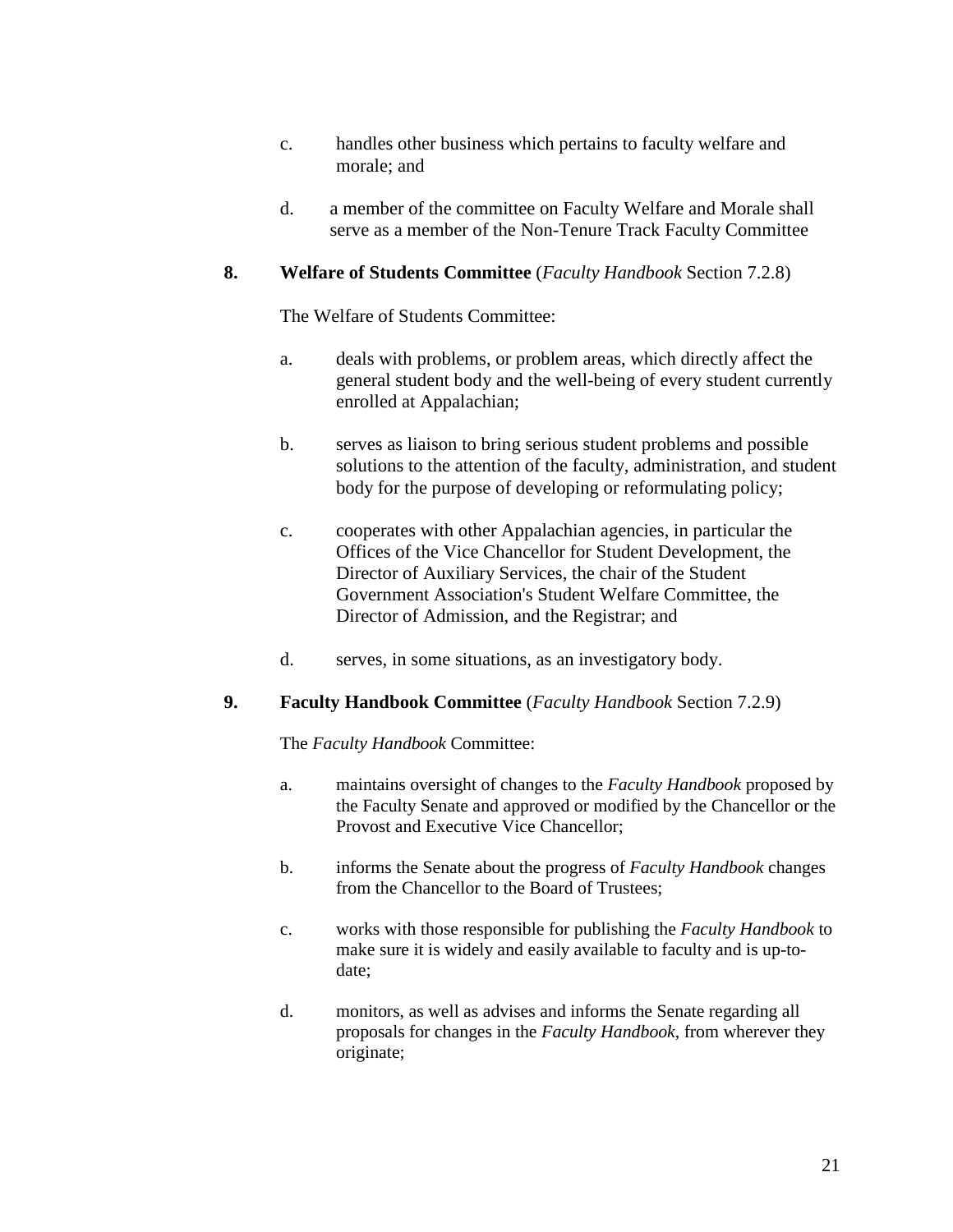e. the composition of the committee includes the Chair of the Faculty Senate, the immediate past Senate Chair if he/she continues to be employed by the University, or a past Senate Chair who continues to be employed by the University who is willing to serve, and two additional faculty members (Senators included). The Provost and Executive Vice Chancellor (or designated representative) shall serve as an ex-officio non-voting member. The chair of the committee shall be the Chair of the Faculty Senate.

# **10. Ad-hoc Committees** (*Faculty Handbook* Section 7.2.10)

The Faculty Senate may establish, when its members perceive the need to do so, ad-hoc (temporary) committees for the purpose of addressing specific and major faculty and/or institutional concerns.

# **B. Faculty Committees**

Faculty Committees are described in *The Faculty Handbook*, Chapter IV.

# **IV. Senate Elections' Procedures (Faculty Constitution Article IV Section 3, Section 5, and Section 6)**

The normally designated term of office for Faculty Senate members is three years. Terms of members will be staggered so that 1/3 of the senate is elected each year.

### **A. Procedures for Electing Department/Unit Members of the Senate**

By November 1, the vice chair of the Faculty Senate, who is the senate elections officer, shall contact the department or unit head who will, according to department/unit guidelines, put the senate elections officer in touch with the department/unit EOA.

The senate elections officer shall request that the EOA of each department/unit provide a mechanism for the election of its Faculty Senate representative.

Prior to February 1, the faculty members of each department, School and the Library, shall vote to elect the Senate representative for their department/unit. All voting shall be by secret ballot. It shall be the responsibility of the department/unit EOA to set the date, time, and place of voting; prepare the ballots; supervise the election; provide for the tabulation of votes; notify all nominees of the election results; and report the results of the election to the senate elections officer. The mechanism for the election of the department/unit senate representative shall be on file in the Faculty Senate office. (Please refer to Article IV Section 6c regarding vacant positions). If a vacancy has occurred during a senator's three year term a department/unit may choose not to be represented by not electing a representative. This choice applies for the entire academic year following the election.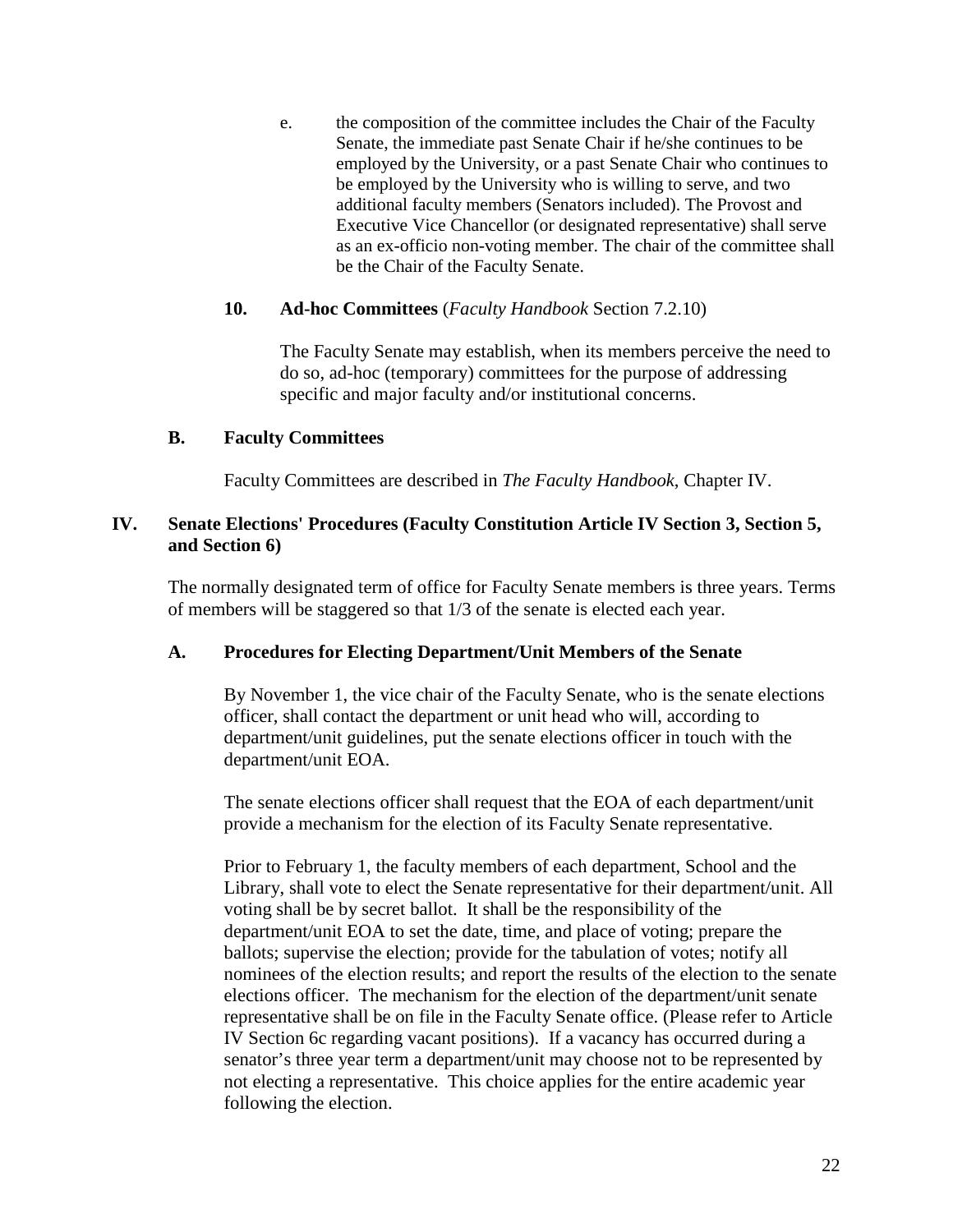# **B. Procedures for Electing At-Large Members of the Senate (Faculty Constitution Article IV Section 3, Section 6, and Bylaws for Article IV)**

At large nominees for the Faculty Senate will be elected by plurality voting. Faculty will be allowed to vote for the number of at large seats that are vacant that year.

The five at large seats will be filled by election of faculty from across the university. Representation to the Appalachian State University Faculty Senate requires that a faculty member hold one of the following ranks: lecturer, instructor, assistant professor, associate professor, and professor. Excluded are emeriti faculty and adjunct faculty. In addition, a faculty member must be eligible to serve for the entire academic year. In the fall semester of each academic year (but prior to November 1) the Director of Institutional Research, Assessment and Planning will determine the faculty eligible to represent and vote in each department and forward that information to the faculty elections officer.

The faculty elections officer shall communicate each allocation to the deans of the various colleges and their respective elections chairs by December 1.

Membership at large in the Senate shall be determined by the faculty on the basis of an annual election to be held during the spring term prior to March 1. All voting shall be by secret ballot.

The senate elections officer shall set the deadline for the submission of nominations for members at large. Space for write-in votes will be provided on the ballots.

It shall be the responsibility of the senate elections officer to set the date, time, and place of voting; prepare the ballots; arrange for absentee balloting; supervise the election; provide for the tabulation of the votes; and notify all nominees of the election results prior to announcing those results to the general faculty.

In the event of a tied vote, a special election shall be held to determine which of the nominees shall be elected. In this special election, the slate of nominees will be restricted to the tied nominees in the first election.

In a run-off election those nominees receiving the largest pluralities will be elected except that whenever a tie vote occurs with reference to the last position(s) to be filled, the Faculty Senate will by majority vote of its total membership determine the winner.

If a run-off election is required, the candidates for the position(s) to be filled in that election will be announced promptly after the initial election. A run-off election must be held within one calendar week of the initial election. The senate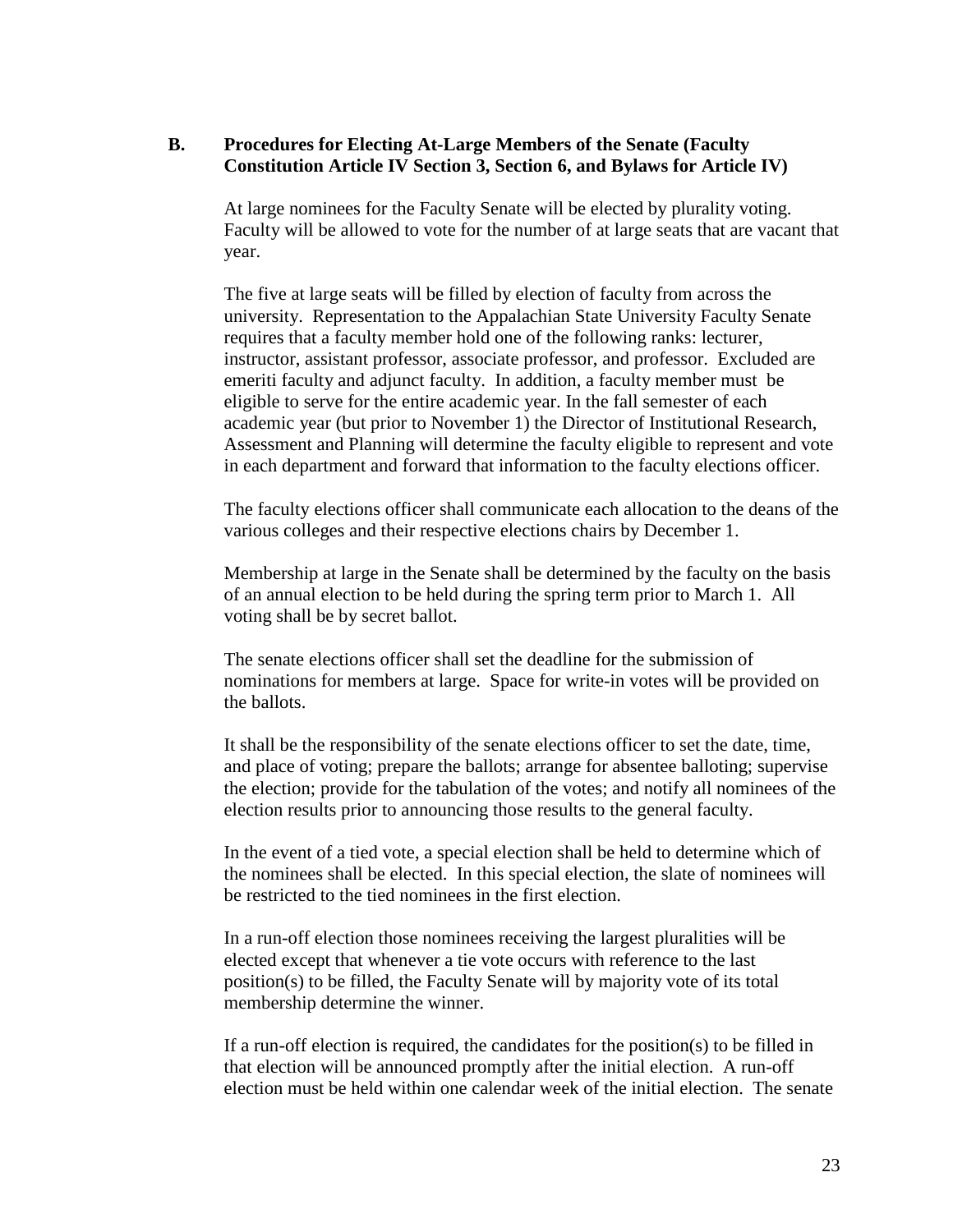elections officer will furnish the faculty with the election results, including the number of votes received by each nominee, within three days of the final election.

Any faculty member may contest an election with the Faculty Senate by notifying the person responsible within forty-eight hours of the notification of results. All appeals must be heard before the proper body of the Senate. The disposition of all appeals must be reported to the Senate and published in the Senate minutes. No election will be considered final until all contested positions in that specific election have been acted upon and resolved.

# **V. Faculty Assembly Delegates**

Representation in the Faculty Assembly is apportioned among the constituent institutions of the University of North Carolina according to the number of full-time equivalent faculty positions allocated to each institution. Thus, Appalachian is currently apportioned five delegates to the Assembly. By action of the Faculty Senate of Appalachian, the Chair of the Senate serves as head of Appalachian's delegation to the Assembly, with the Vice Chair of the Senate serving as his/her alternate. The remaining four delegates and two alternates are elected by the faculty when a seat is vacant or a term expires during the spring term prior to March 31. The Chair of the Faculty Senate serves a one year term conterminously with her or his position as Chair, with the three elected delegates serving three year terms. Terms of the three-year delegates are staggered. Additional information is available at:

<http://www.northcarolina.edu/facultyassembly/charter.htm>

<http://www.northcarolina.edu/facultyassembly/bylaws.htm>

# **A. Role of Faculty Assembly Delegates**

Although it is assumed Appalachian's Faculty Assembly delegates will vote their conscience, it is also assumed that they will convey to the Faculty Assembly, and to the President of the University of North Carolina, resolutions approved by the Faculty Senate and/or general faculty and specifically addressed to the Assembly. This role includes the written rationale provided by the Senate and/or general faculty in support of a resolution. Any Assembly delegate is free to disagree with such a resolution and the rationale behind it once the resolution has been presented. The Chair of the Faculty Senate (or alternate) being a delegate to the Assembly, reports to the Senate actions taken by the Assembly on such resolutions.

### **B. Replacement of Faculty Assembly Delegates**

In the event that an elected delegate to the Faculty Assembly must vacate office for the balance of a term, that delegate's alternate will automatically become the permanent delegate and serve out the balance of the term of the replaced delegate.